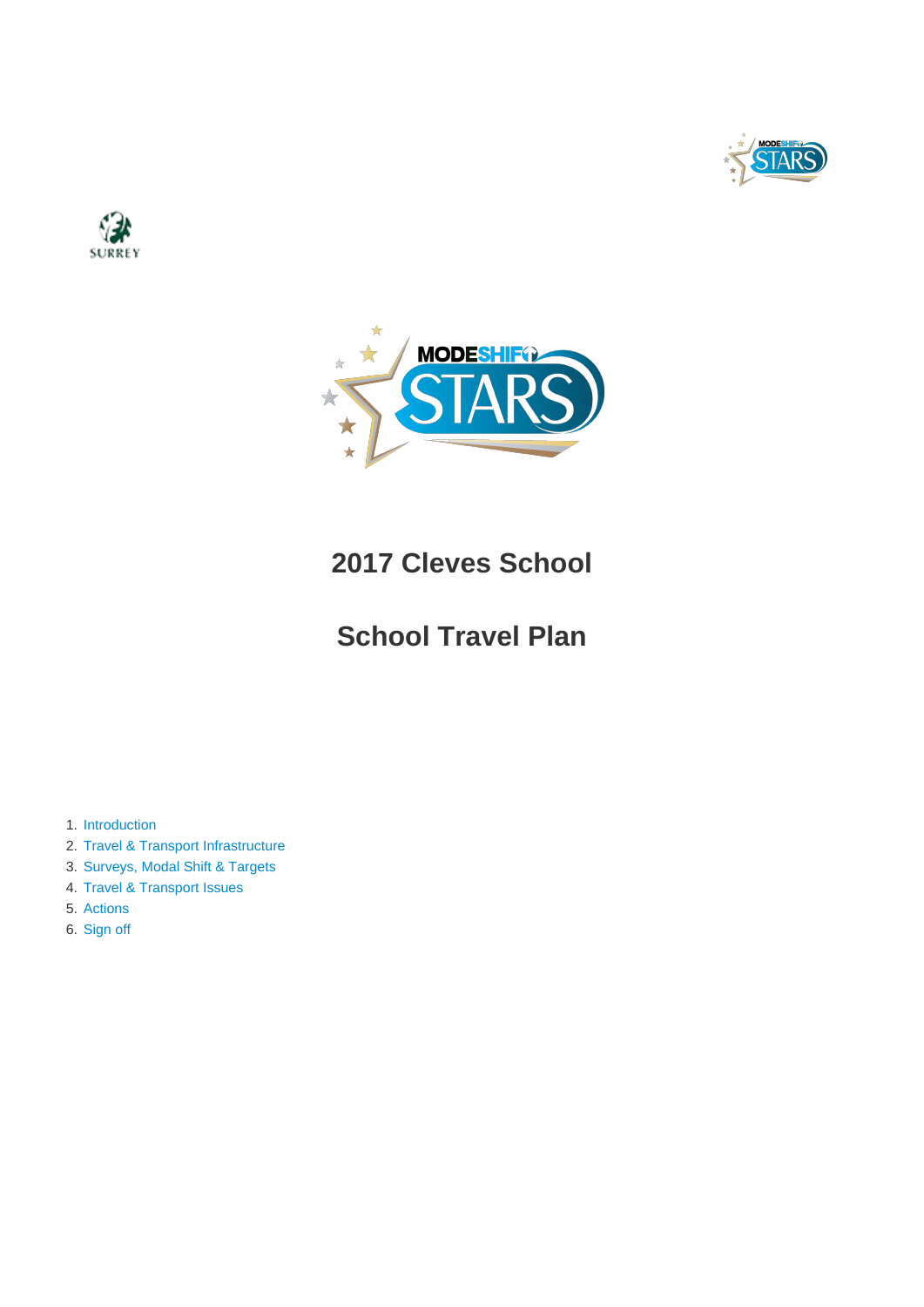### <span id="page-1-0"></span>**Introduction**

| <b>School Details</b> |                                                                                                                           |
|-----------------------|---------------------------------------------------------------------------------------------------------------------------|
| Name of school*       | Cleves School                                                                                                             |
| Name of STP Champion* | Chris Hodges                                                                                                              |
| DfE Number*           | 5221                                                                                                                      |
| Telephone Number*     | 01932 224300                                                                                                              |
| E-mail address*       | info@cleves.co.uk                                                                                                         |
| Address*              | Oatlands Avenue, Weybridge, KT13 9TS                                                                                      |
| Location*             | Oatlands 4ke<br>Conifers<br>S<br><b>Cleves School</b><br>Beechwood Ave<br>Oatlands Ave<br>Google<br>Map data ©2017 Google |
| Website*              | http://www.cleves.co.uk                                                                                                   |

Type of School\*

| <b>Pupil and Staff Information</b>     |          |
|----------------------------------------|----------|
| Age Range of Pupils*                   | $7 - 11$ |
| Number of Pupils*<br>including Nursery | 660      |
| Full Time Staff*                       | 30       |
| Part Time Staff                        | 51       |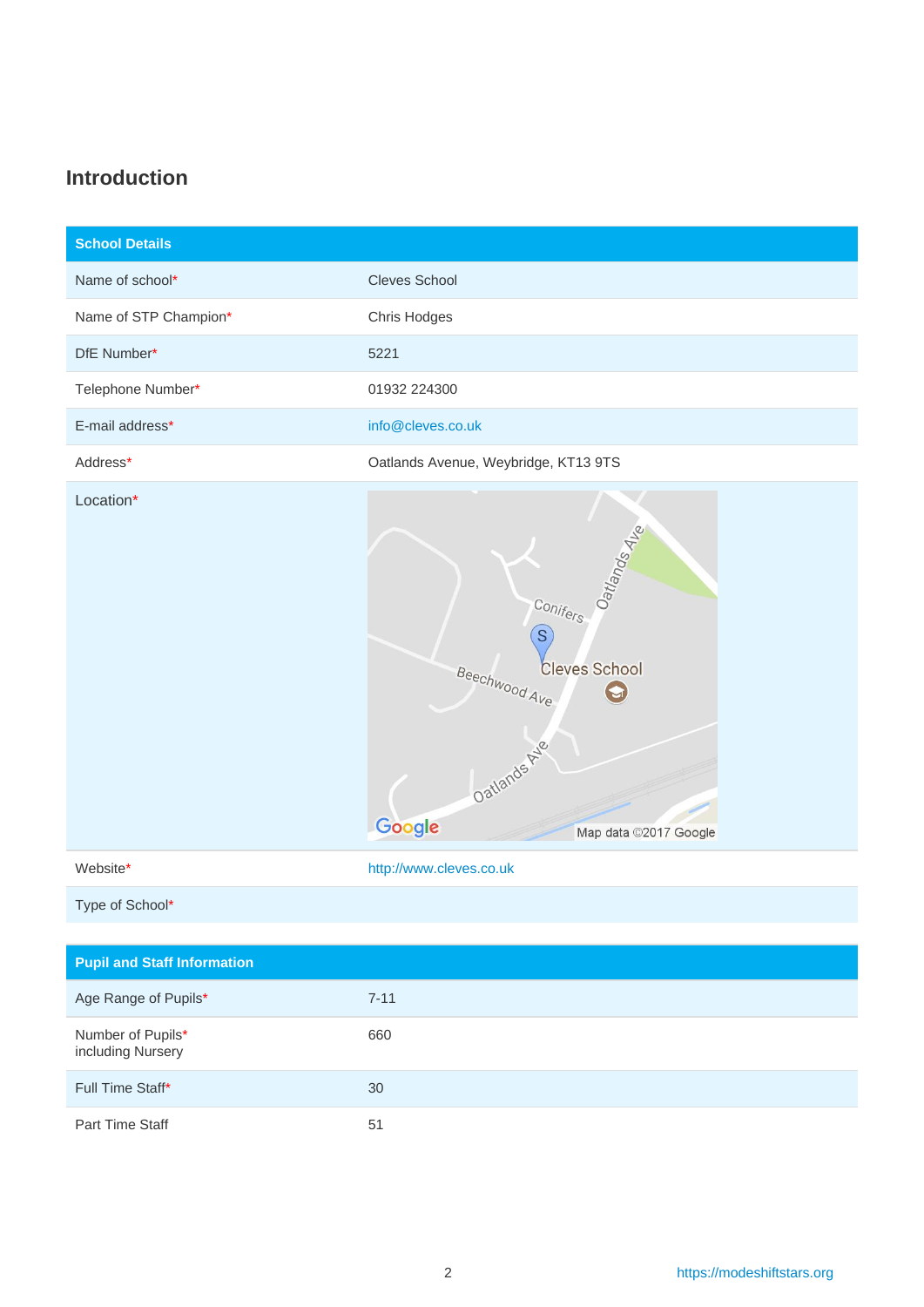| Where our pupils travel from | Cleves is situated in a suburban area, equidistant between Weybridge,<br>Hersham and Walton-on-Thames. Local roads are unclassified. Oatlands<br>Avenue has a 30mph speed restriction but no traffic calming.                                                                                                                                                                                                                                                                                                                                                                                                                                                                                                                                                     |
|------------------------------|-------------------------------------------------------------------------------------------------------------------------------------------------------------------------------------------------------------------------------------------------------------------------------------------------------------------------------------------------------------------------------------------------------------------------------------------------------------------------------------------------------------------------------------------------------------------------------------------------------------------------------------------------------------------------------------------------------------------------------------------------------------------|
|                              | Oatlands Drive (A3050) is a major cut-through between Walton Bridge and<br>the M25 and is extremely busy at peak times. Lots of traffic turns right into<br>Ashley Road (the B365, also a busy road), making it difficult for pedestrians<br>to cross, and particularly affecting pupils from Hersham and Walton on<br>Thames who walk to school.                                                                                                                                                                                                                                                                                                                                                                                                                 |
|                              | Oatlands Avenue is a cut through for avoiding Oatlands Drive, and accessing<br>Queens Road/Brooklands area of Weybridge.                                                                                                                                                                                                                                                                                                                                                                                                                                                                                                                                                                                                                                          |
|                              | Oatlands Chase has a lot of unrestricted parking, and from the junction of<br>Ashley Road to the corner of Oatlands Avenue is used for commuter parking<br>for Walton on Thames station from very early in the morning until after school<br>closing, effectively reducing the road width by 25%. Vehicles regularly have<br>to mount the opposite pavement as large lorries, buses and coaches use the<br>road as a cut through - it is also the pick up point for a number of private<br>schools who send coaches to pick up their pupils. This road in particular is in<br>very poor condition with large pot holes and the road regularly subsiding. In<br>bad weather Oatlands Chase (and in particular Oatlands Avenue) are not<br>gritted.                 |
|                              | The school site is surrounded by A roads and is in close proximity to a private<br>housing estate. However, very few children from this estate attend Cleves<br>which means that the catchment area is wider than expected. This, and the<br>schools location opposite a church, means that there are many cars parked in<br>the vicinity of the school at the beginning and end of the day.<br>There is a staff car park to the front of the school, which is also used as a<br>pupil drop-off area in the mornings. There are two disabled bays in the car<br>park to supplement the building's good wheelchair access. There is enough<br>storage for 30 bikes and the parents of children who wish to cycle to school<br>must sign a cycling permission form. |
|                              | The majority of our pupils come from the Weybridge area.                                                                                                                                                                                                                                                                                                                                                                                                                                                                                                                                                                                                                                                                                                          |

|                                       | <b>Opening times</b>                         | <b>Closing times</b> |
|---------------------------------------|----------------------------------------------|----------------------|
| School Site*                          | 7.00am                                       | 10.00pm              |
| Pupils Official Times*                | 8.30 am                                      | 3.15 pm              |
| Breakfast Clubs (if applicable)       | 8.00am                                       | 8.30 am              |
| After School Clubs (if applicable)    | 3.15 <sub>pm</sub>                           | 6.00 pm              |
| Other timings<br>e.g. Nursery timings | Private lettings run from 3.15 pm - 10.00 pm |                      |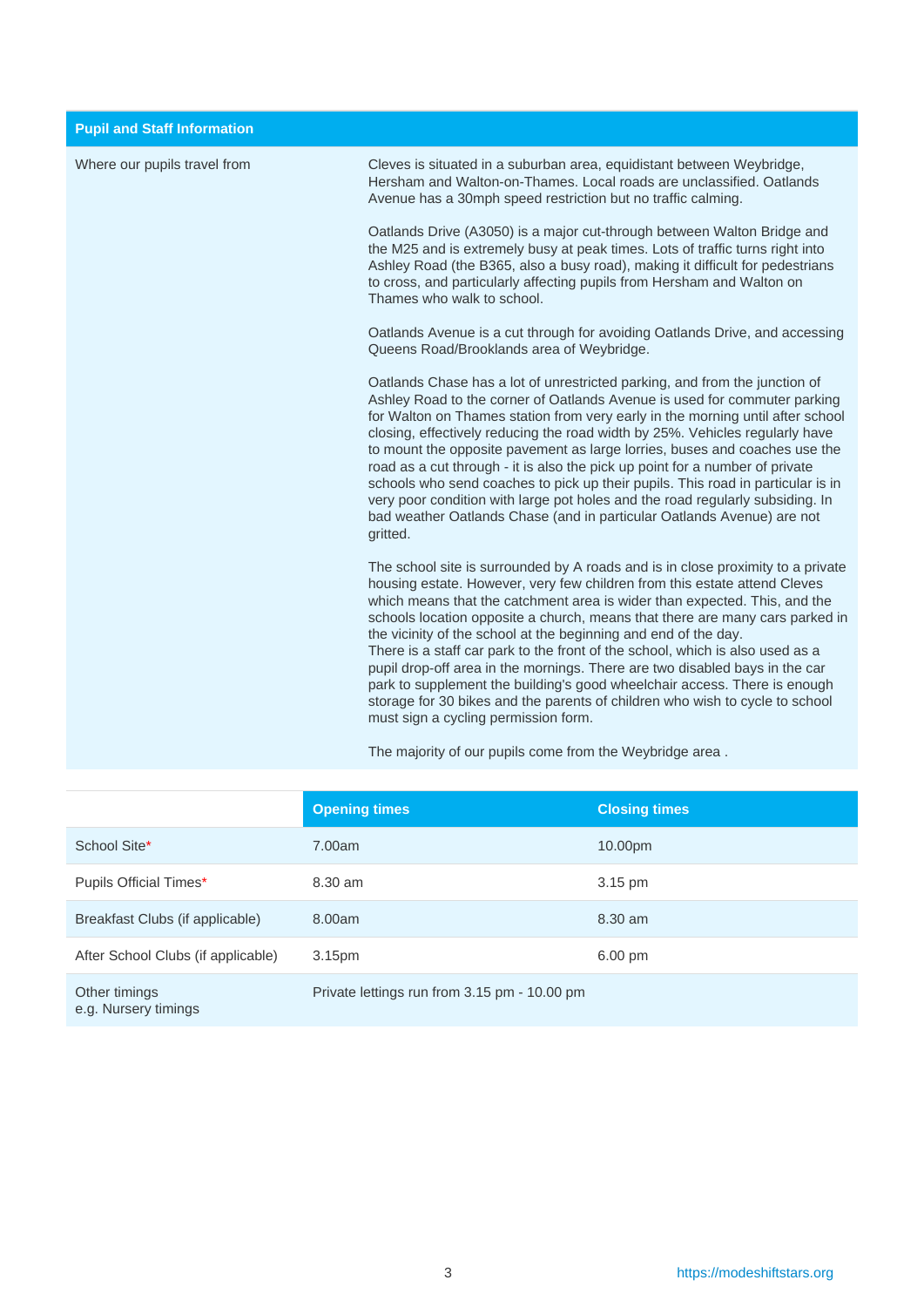## **Engineering & Planning**

50 August 2017 Install traffic calming measures and new gate on alternative road

## **Working Group**

How many volunteers have been involved in supporting the school travel plan work and initiatives, this year? i.e. working group members, transition mentors, Footsteps tutors, Crocodile escorts, cycle trainers etc

| <b>Name</b>                    | <b>Role</b>         |
|--------------------------------|---------------------|
| C Hodges                       | <b>Head Teacher</b> |
| <b>Pupil Associate Members</b> | Pupil               |

#### **Other Information**

There is a zebra crossing outside the school's main entrance.

The nearest bus stop is on Oatlands Drive (a ten minute walk), and Walton on Thames railway station is a ten minute walk away in the other direction.need the bus numbers for the stop and also times to see if they are school appropriate

The nearest cycle route is on Oatlands Drive and one is currently under construction in Walton town centre. There are no cycle routes in the vicinity of the school.does it take in the schools catchment area?

Walton on Thames railway station is approximately 1km away from Cleves. Weybridge is served by bus routes 451, 461 and 471.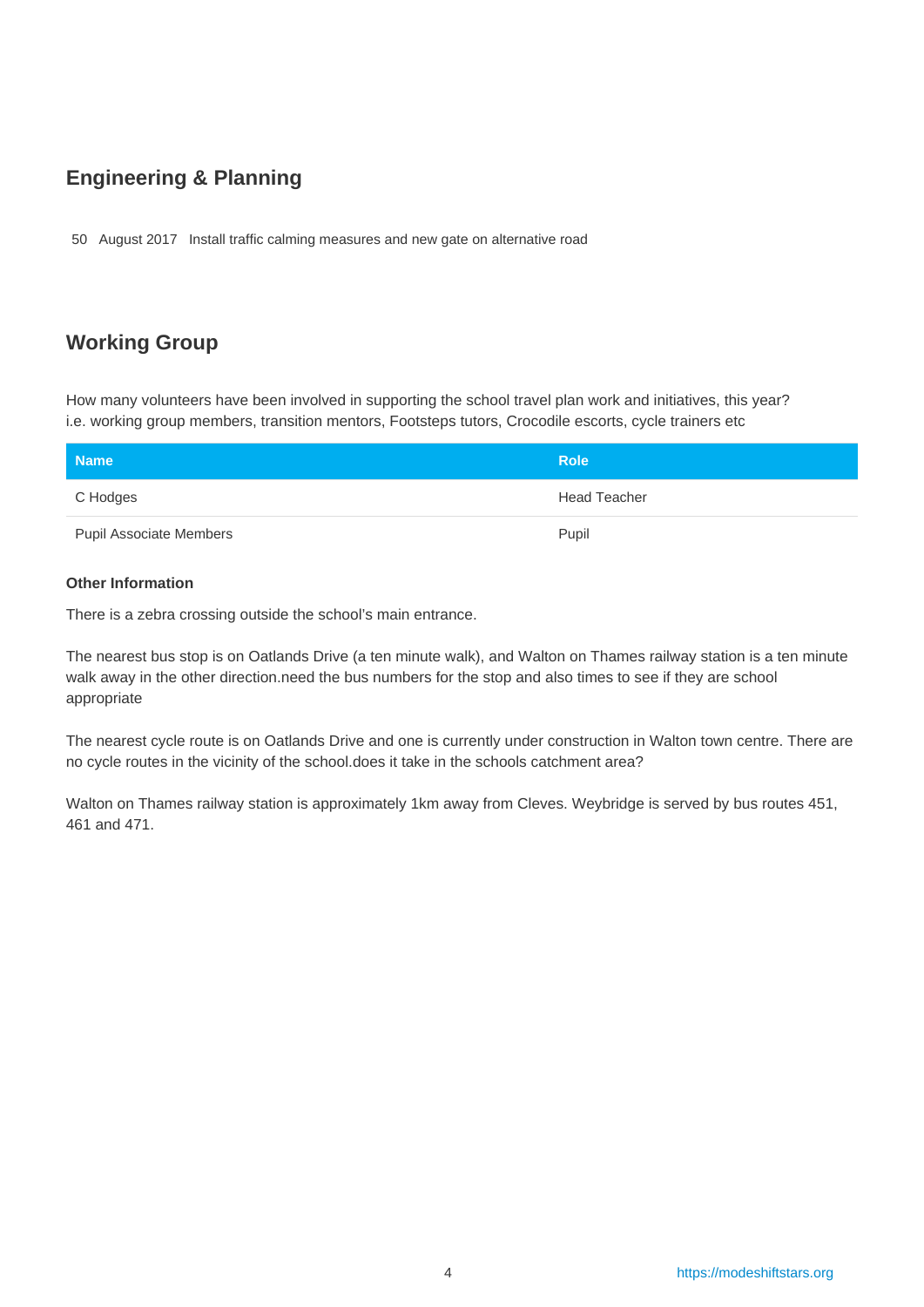| <b>Facilities</b>         |                                             |                |  |  |  |  |  |
|---------------------------|---------------------------------------------|----------------|--|--|--|--|--|
|                           | <b>Description</b>                          | <b>Numbers</b> |  |  |  |  |  |
|                           | Staff parking spaces*                       | 36             |  |  |  |  |  |
| Car Park*                 | Visitors parking spaces*                    | 0              |  |  |  |  |  |
|                           | Disabled parking spaces*                    | 2              |  |  |  |  |  |
|                           | <b>Covered Sheffield Stands</b>             | 16             |  |  |  |  |  |
|                           | Sheffield Stands*                           | 100            |  |  |  |  |  |
| <b>Cycle Parking*</b>     | Cycle Pod / Mini Pod*                       | $\mathbf 0$    |  |  |  |  |  |
|                           | Other Cycle Spaces*                         | $\mathbf{0}$   |  |  |  |  |  |
|                           | Total pupil cycle parking spaces*           | 116            |  |  |  |  |  |
|                           | Total staff cycle parking spaces*           | 0              |  |  |  |  |  |
| <b>Scooter Parking*</b>   | Total Scooter Parking Spaces*               | 20             |  |  |  |  |  |
| <b>Storage Lockers*</b>   | Number of storage lockers for<br>equipment* | 420            |  |  |  |  |  |
| <b>Showers available*</b> | Number of showers available*                | 2              |  |  |  |  |  |
| <b>Coach Parking*</b>     | Spaces for coaches to park*                 | 3              |  |  |  |  |  |
|                           | Details of coach parking facilities         | 3              |  |  |  |  |  |

## <span id="page-4-0"></span>**Travel & Transport Infrastructure**

| <b>Transportation Links</b> |                                                                                                                                                                     |
|-----------------------------|---------------------------------------------------------------------------------------------------------------------------------------------------------------------|
| Buses*                      | 461 bus route is our nearest stop on Oatlands Avenue which goes from Staines to<br>Kingston<br>The 458 route from Walton station also goes from Staines to Kingston |
| Rail*                       | Walton station is our nearest station with a direct line from Woking to Waterloo                                                                                    |
| Roads*                      | Oatlands Avenue and Oatlands Chase both border the school and are fairly well<br>used throughout the day                                                            |
| Walking Routes*             | There are many routes to Cleves School which can be accessed from Hersham,<br>Walton and Weybridge                                                                  |
| Cycling Routes*             | There are currently no cycling routes                                                                                                                               |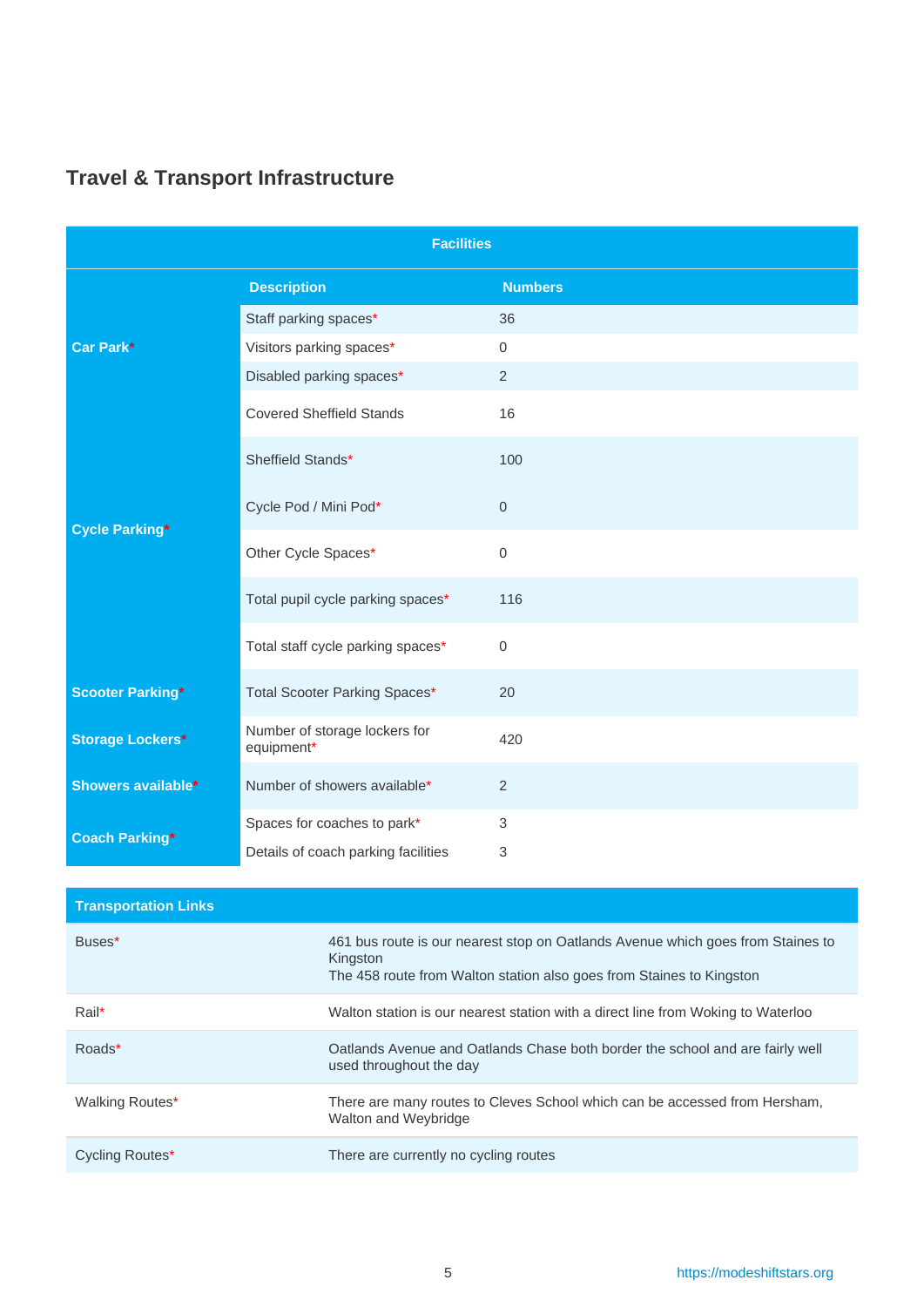## **STARS Routes to School Audit**

The STARS Routes to School Audit has been designed to assist schools with identifying the sustainable travel and transport network that surrounds the school site. The audit is a great activity to conduct with your pupils and will count as evidence towards the 'Consultation Initiatives' in your Action Plan.

You can use the audit below to identify any 'Travel & Transport Issues' that the school faces and begin to think about solutions that may need to be put in place to make it safer and easier for people to travel to your school.

| Name of road (main gate)                                                                                                 |                             |
|--------------------------------------------------------------------------------------------------------------------------|-----------------------------|
| Name of other roads surrounding the school                                                                               | Oatlands Chase              |
| Date of assesment                                                                                                        | 27-06-2016                  |
| Time of assesment                                                                                                        |                             |
| What is the speed limit of the road outside the<br>main gate?                                                            | 30mph                       |
| What is the speed limit on the other roads<br>surrounding your school? (please select all that<br>apply)                 | 30mph                       |
| How many of the following crossings are<br>present?                                                                      | Pelican Crossing            |
|                                                                                                                          | <b>Puffin Crossing</b>      |
|                                                                                                                          | <b>Toucan Crossing</b><br>1 |
|                                                                                                                          | Zebra Crossing<br>1         |
|                                                                                                                          | School Crossing Patrol      |
|                                                                                                                          | <b>Traffic Island</b>       |
| Is there any traffic calming within 500m of<br>school, e.g. speed bumps, build outs? (If yes,<br>please provide details) | No                          |
| Are there railings present outside or near the<br>main gate? (If yes, please provide details)                            | Yes                         |
| Is the main vehicular entrance used for<br>pedestrians/cyclists as well as cars? (If yes,<br>please provide details)     | No<br>No                    |
| Does the school have a dedicated car park for<br>parents (not teachers)? (If yes, please provide<br>details)             | No                          |
| Are there any dedicated cycle lanes leading to<br>the school?                                                            | No                          |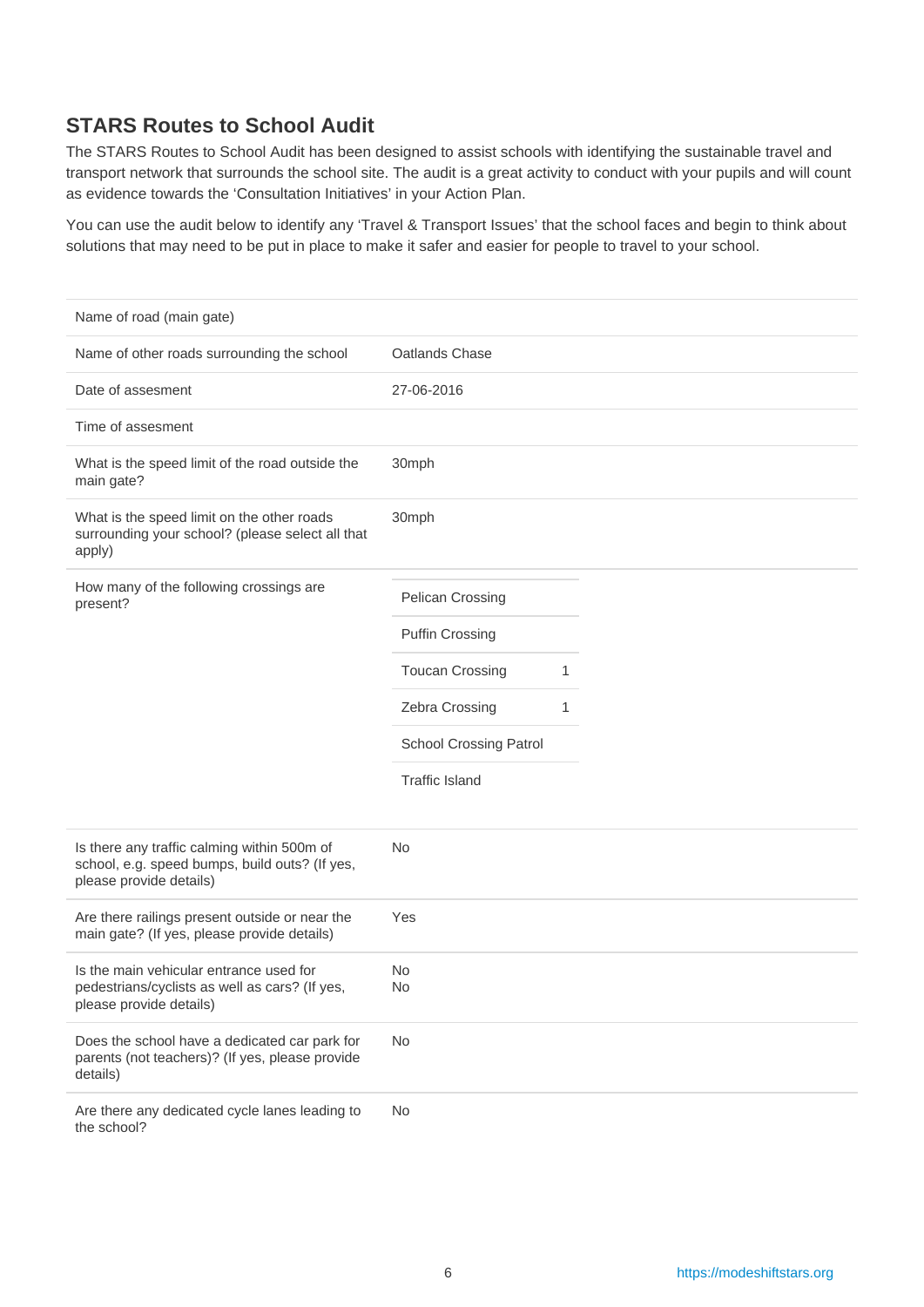| What is the quality of the pavements like within<br>500m of the school? (If poor/Inadequate, please<br>record any details)                                                                                                                                            | Average                                                         |
|-----------------------------------------------------------------------------------------------------------------------------------------------------------------------------------------------------------------------------------------------------------------------|-----------------------------------------------------------------|
| What is the quality of the 'SCHOOL' and zig-zag<br>road markings like?                                                                                                                                                                                                | Average                                                         |
| Please record any other obstacles or road<br>layout issues within 500 metres of the school<br>entrance which could be deemed as preventing<br>young people or making it more difficult for them<br>to use sustainable transport on the journey to<br>and from school. | Grass verge<br>Traffic backs<br>Parked cars<br>Commuter parking |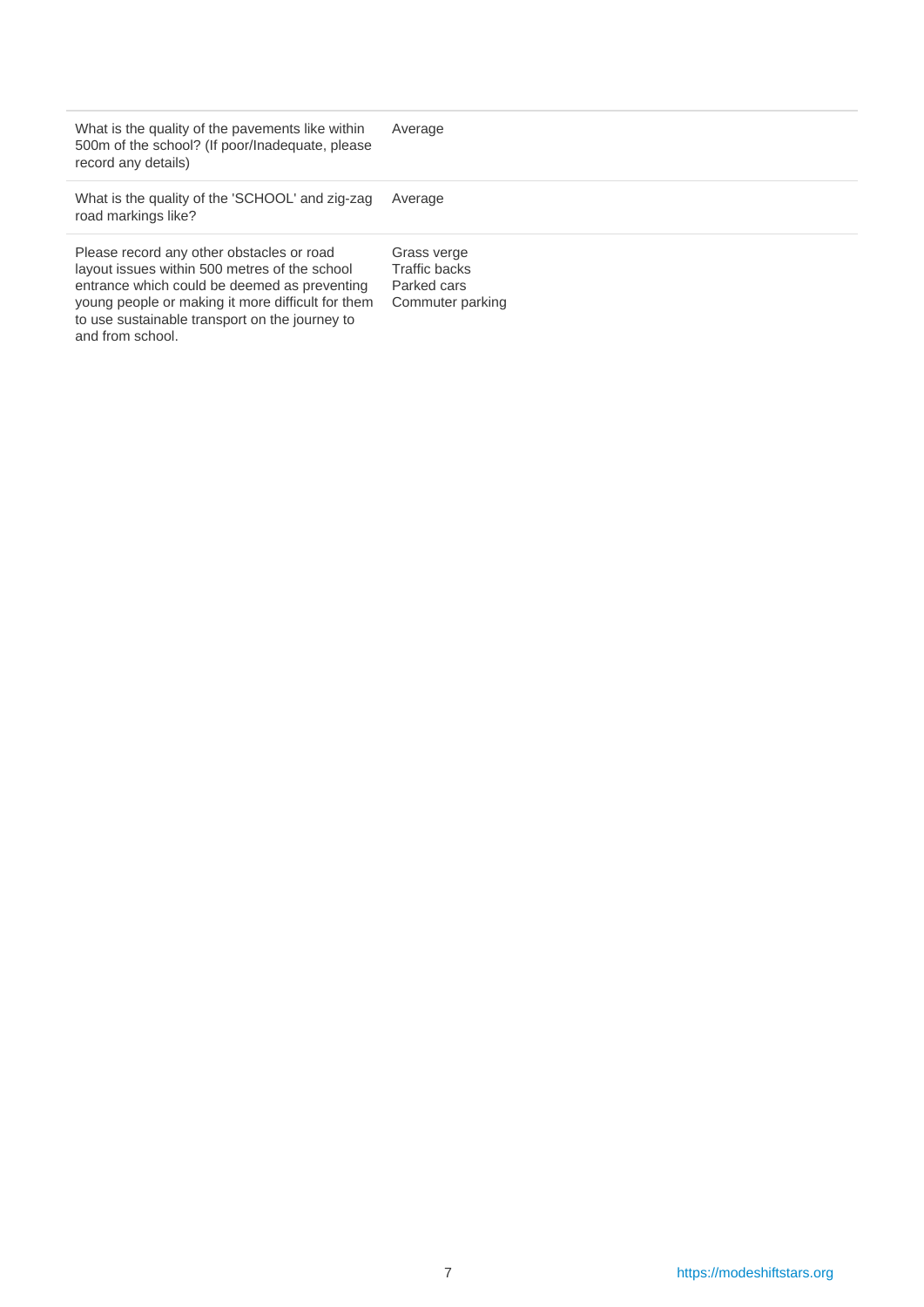### <span id="page-7-0"></span>**Surveys**

#### **Pupil Survey Results**

Responses: 635 (24th April 2017 - 24th May 2017), Absent Pupils: 83

#### Response Rate:

(Responses + Absent Pupils / Pupils on Roll) 110.1 % (24th April 2017 - 24th May 2017)

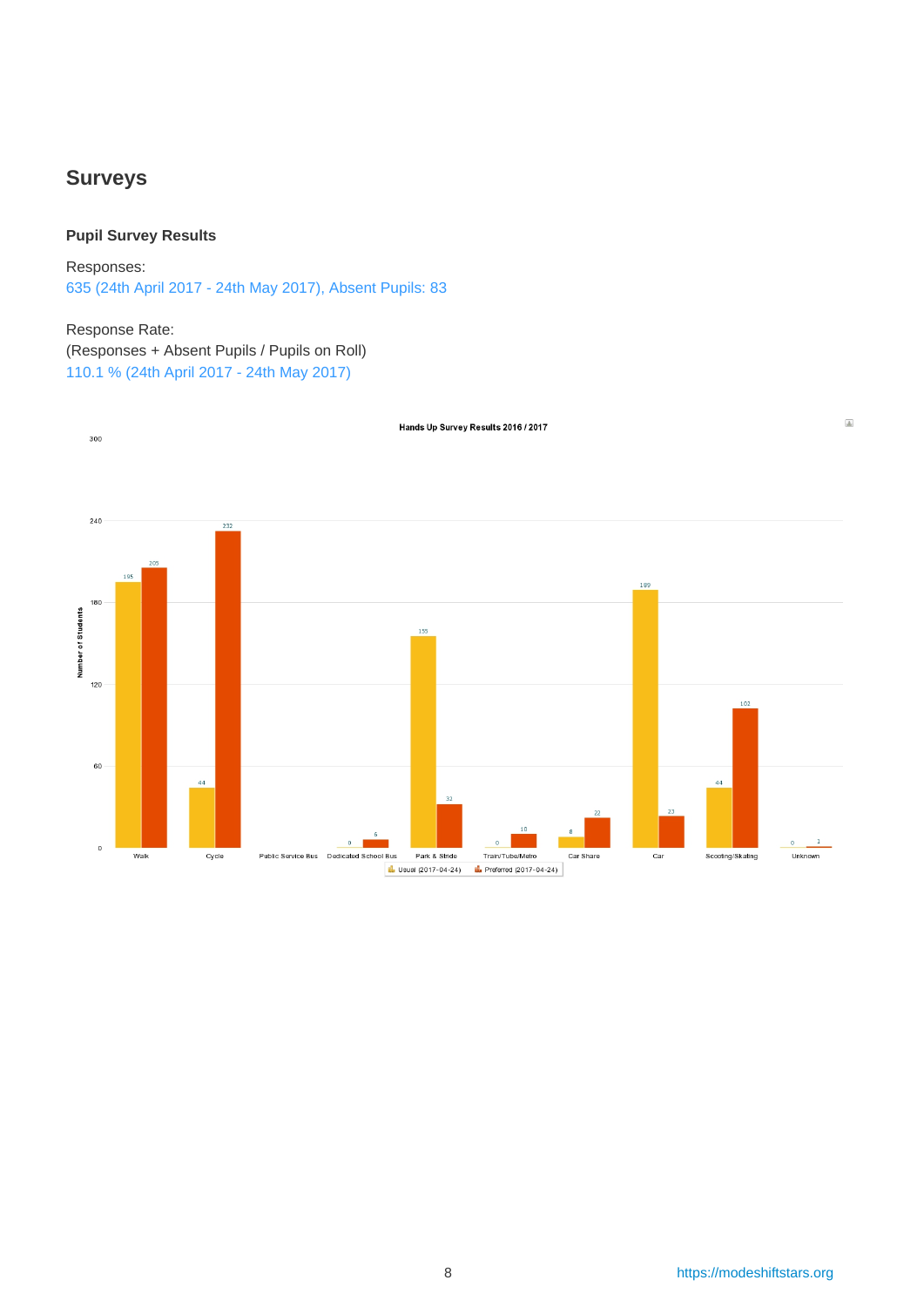

#### **Pupil Survey Comments**

I think there should be more zebra crossings. I think it is quite dangerous with all the cars pulling up outside school. More parking please. School bus?

Some who came by car would prefer to scooter or skateboard but their parents don't have time.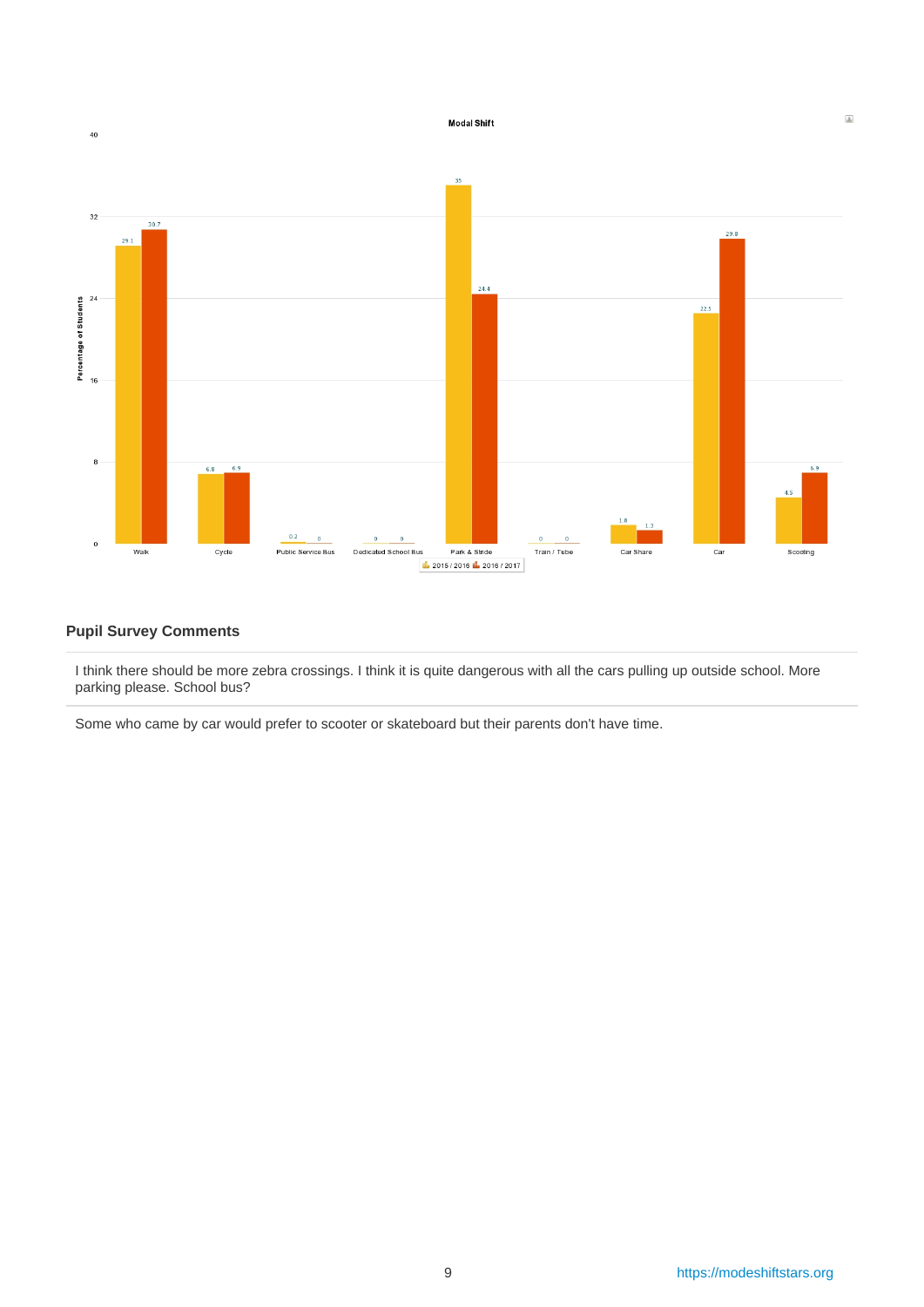#### **Staff Survey Results**

#### Responses: 47 (23rd April 2017 - 23rd May 2017)

#### Response Rate: 58%



#### **Staff Survey Comments**

Esher traffic and roads are too narrow (Scilly Isles to High Street)

Not very regular bus service

The road surfaces are a VERY BAD quality- many potholes

We have parking restrictions outside the school and limited space in the car park. If I have a lot to carry or the weather is bad I drive the bare mile down the road.

Parking is a major problem as I need to use the car as I first drop my eldest to another school

SO many roadworks and pot holes!!

none

Cycling is tricky as lots to carry.

Walking is not practical due to distance and bringing books home to mark etc.

i cycle on days where it fits family after-school commitments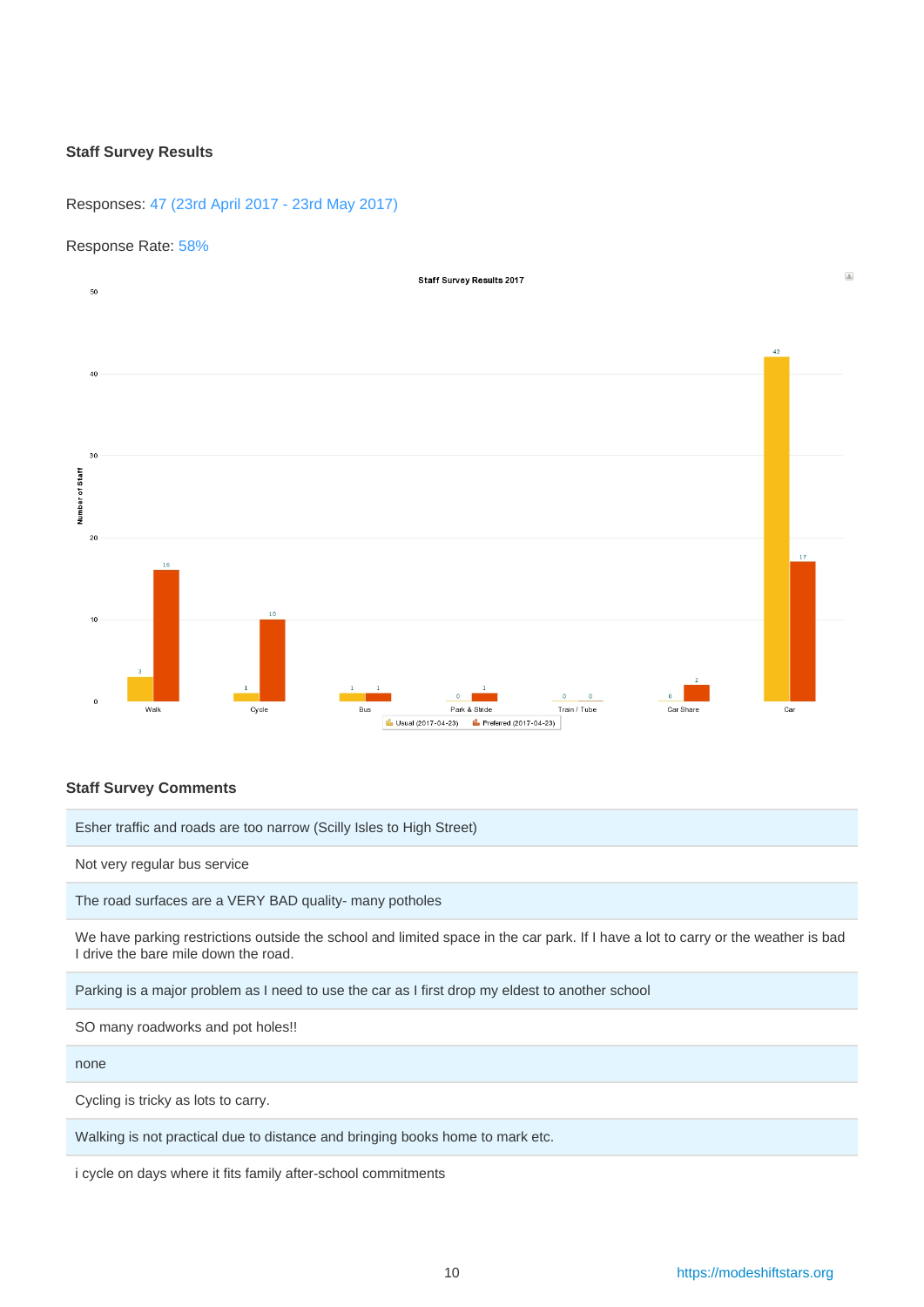I do a school run so need to take the car.

Roads far too busy to cycle and there are no cycle lanes.

I'd like to cycle, but we have to be here by 7.30 or 8 at the very latest in order to be prepared for the children arriving, and it just wouldn't be feasible to cycle for an hour from where I live.

Too far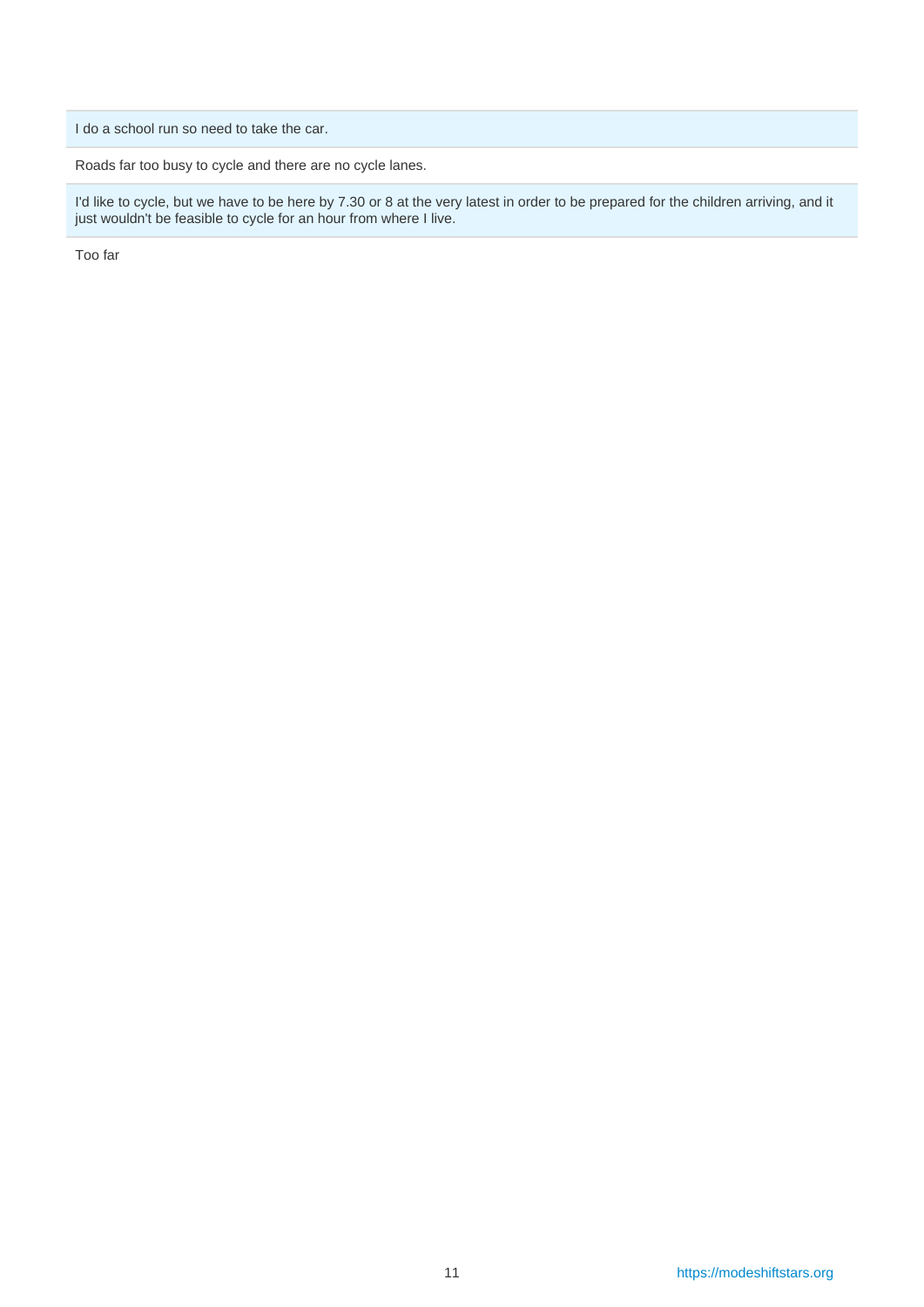### **Historical Pupil Mode of Travel Data**

| <b>Pupils Modal Split</b>                |               | <b>Walk</b>  | <b>Cycle</b> | <b>Public</b><br><b>Service</b><br><b>Bus</b> | <b>Dedicated</b><br><b>School</b><br><b>Bus</b> | <b>Park</b><br>$\mathbf{g}$<br><b>Stride</b> | <b>Train/Tube/Metro</b> | Car<br><b>Share</b> | Car          | <b>Scooting</b> | <b>Total</b> |
|------------------------------------------|---------------|--------------|--------------|-----------------------------------------------|-------------------------------------------------|----------------------------------------------|-------------------------|---------------------|--------------|-----------------|--------------|
| 2017<br>24th<br>April                    | Number        | 195          | 44           | 0                                             | $\mathbf 0$                                     | 155                                          | $\boldsymbol{0}$        | 8                   | 189          | 44              | 635          |
| $2017 -$<br>24th<br>May<br>2017          | $\frac{0}{0}$ | 30.7<br>$\%$ | 6.9%         | $0\%$                                         | 0%                                              | 24.4<br>$\%$                                 | $0\%$                   | 1.3%                | 29.8<br>$\%$ | 6.9%            | 88%          |
| Local<br><b>Authortiy</b><br><b>Data</b> | $\frac{9}{6}$ | 30.2<br>%    | 3.7%         | 7%                                            | 13 %                                            | 10.6<br>%                                    | 0.3%                    | 4.7%                | 25.3<br>%    | 5.3 %           | 92%          |
| 2016<br>18th<br>July                     | Number        | 128          | 30           | $\mathbf{1}$                                  | $\boldsymbol{0}$                                | 154                                          | $\boldsymbol{0}$        | 8                   | 99           | 20              | 440          |
| $2016 -$<br>18th<br>August<br>2016       | $\frac{0}{0}$ | 29.1<br>$\%$ | 6.8%         | 0.2%                                          | 0%                                              | 35 %                                         | $0\%$                   | 1.8%                | 22.5<br>$\%$ | 4.5 %           | 92%          |
| Local<br><b>Authortiy</b><br><b>Data</b> | $\frac{9}{6}$ | 36.7<br>$\%$ | 4.9%         | 2.3%                                          | 2.1%                                            | 17 %                                         | 0.1%                    | 3.4%                | 25.9<br>$\%$ | 7.8%            | 93%          |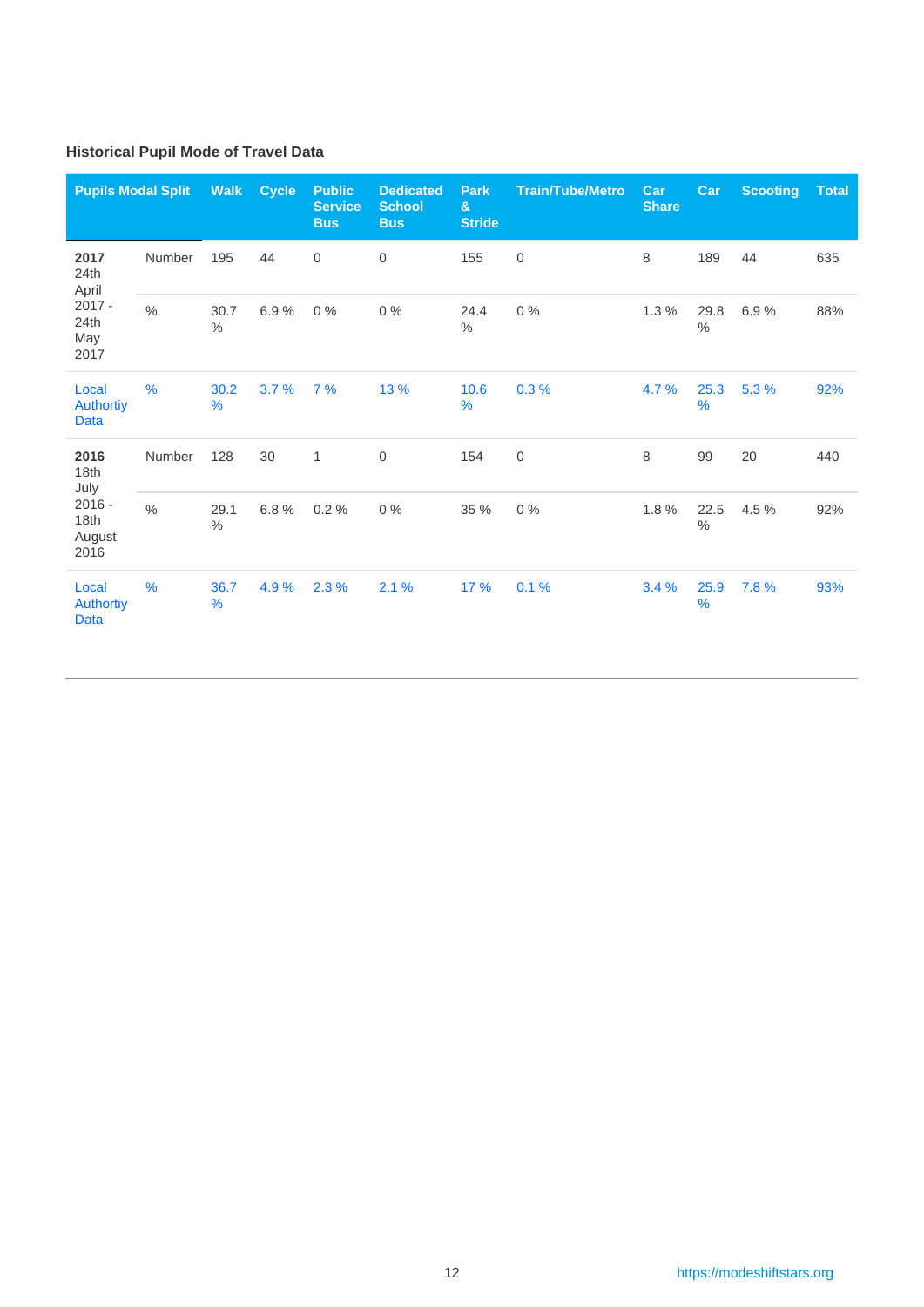#### **Historical Staff Mode of Travel Data**

| <b>Staff Modal Split</b>  |        | <b>Walk</b> | <b>Cycle</b> | <b>Bus</b>   | Park &<br><b>Stride</b> | Train /<br><b>Tube</b> | <b>Car Share</b> | Car    | <b>Total</b> |
|---------------------------|--------|-------------|--------------|--------------|-------------------------|------------------------|------------------|--------|--------------|
| 2017<br>Sunday 23rd April | Number | 3           | $\mathbf{1}$ | $\mathbf{1}$ | 0                       | $\Omega$               | $\mathbf 0$      | 42     | 47           |
| 2017                      | $\%$   | 6.4%        | 2.1%         | 2.1%         | $0\%$                   | $0\%$                  | $0\%$            | 89.4 % |              |
| <b>Local Authority</b>    | $\%$   | 19.1%       | 3.3%         | $1.5 \%$     | $0.4 \%$                | $1\%$                  | 3.6%             | 71.2 % | 827          |
| 2016<br>Tuesday 26th July | Number | 10          | $\Omega$     | $\mathbf 0$  | 0                       | $\mathbf 0$            | 0                | 30     | 40           |
| 2016                      | $\%$   | 25 %        | $0\%$        | $0\%$        | $0\%$                   | $0\%$                  | $0\%$            | 75 %   |              |
| <b>Local Authority</b>    | $\%$   | 18 %        | 4.4%         | $2.6 \%$     | 1.3%                    | 0.5%                   | 3.4%             | 69.8%  | 388          |

#### **New Targets**

| <b>Target</b>                        | <b>Details</b>                                                                                                | <b>Annual Monitoring</b>     | Due Year    |
|--------------------------------------|---------------------------------------------------------------------------------------------------------------|------------------------------|-------------|
| Mode: Walk<br>Date added: 19/07/2017 | Previous: 29.1%<br><b>Projected Target:</b><br>32.2%<br>% Change: 10.65%<br><b>Percentage Points:</b><br>3.1  | 2017 / 2018:                 | 2017 / 2018 |
| Mode: Car<br>Date added: 19/07/2017  | Previous: 22.5%<br><b>Projected Target:</b><br>20%<br>% Change: -11.11%<br><b>Percentage Points: -</b><br>2.5 | 2017 / 2018:<br>2018 / 2019: | 2018 / 2019 |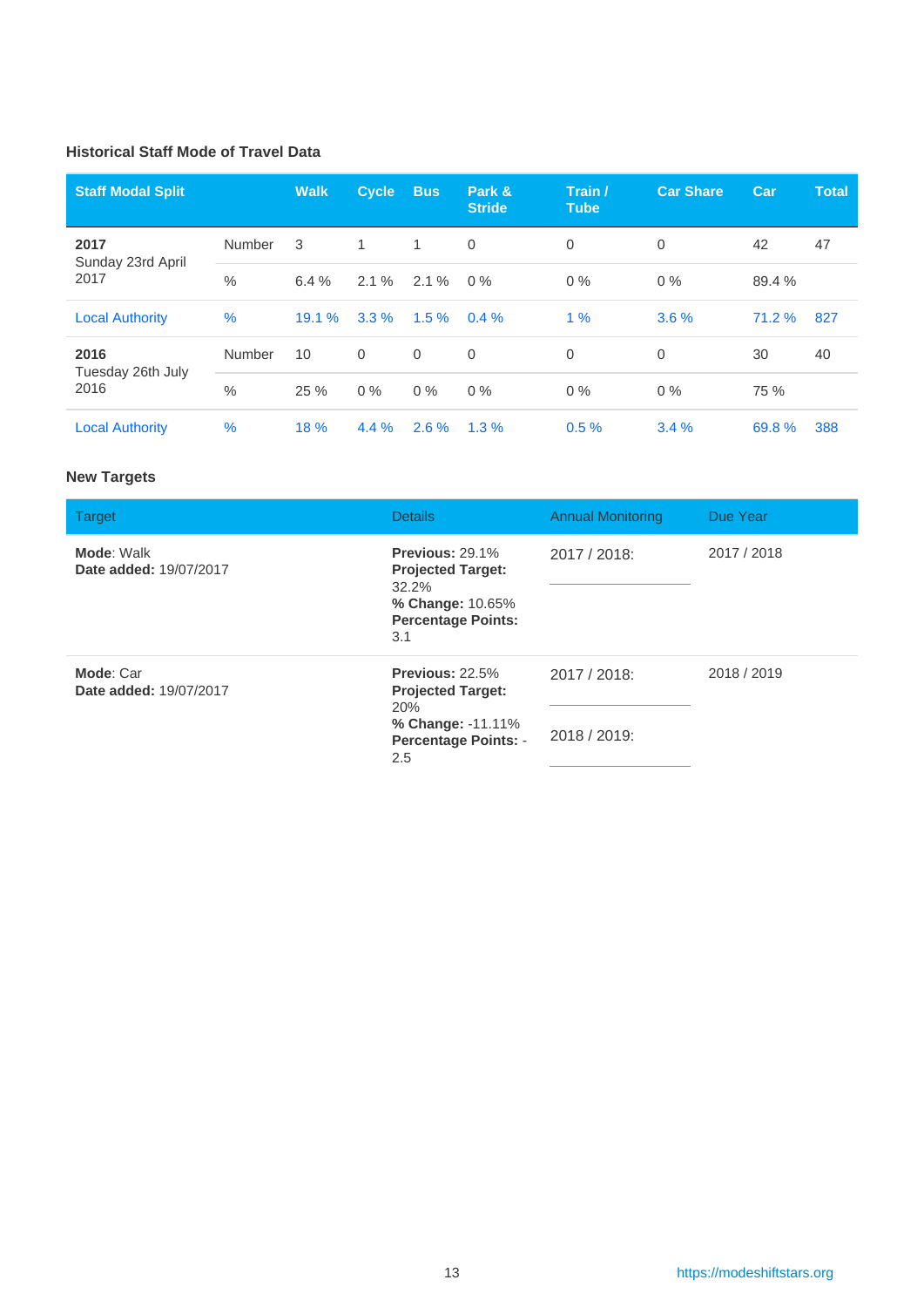# <span id="page-13-0"></span>**Travel & Transport Issues**

| <b>Current Travel Transport Issues</b> |                                                                                                            |                                          |                                                                                                                                                                                                                                                                                                                       |                |  |  |  |  |  |
|----------------------------------------|------------------------------------------------------------------------------------------------------------|------------------------------------------|-----------------------------------------------------------------------------------------------------------------------------------------------------------------------------------------------------------------------------------------------------------------------------------------------------------------------|----------------|--|--|--|--|--|
| <b>Date Issue</b><br><b>Identified</b> | Details of Issue /<br>How the issue /<br><b>Possible Solutions</b><br>problem was<br>concern<br>identified |                                          | <b>Resolution</b>                                                                                                                                                                                                                                                                                                     | <b>Uploads</b> |  |  |  |  |  |
| <b>Parents</b>                         |                                                                                                            |                                          |                                                                                                                                                                                                                                                                                                                       |                |  |  |  |  |  |
| 27/7/16                                | Dangerous driving and<br>parking by parents<br>outside the school                                          | Complaints from<br>residents and parents | Deliver Park Smart with<br>SCC and Surrey police<br>Remind parents about<br>parking in regular school<br>news letter<br>Continue to have a<br>member of staff on duty at<br>the beginning and end of<br>the school day<br>Investigate the possibility<br>of contacting Elmbridge<br>parking enforcement<br>department |                |  |  |  |  |  |

No new travel / transport issues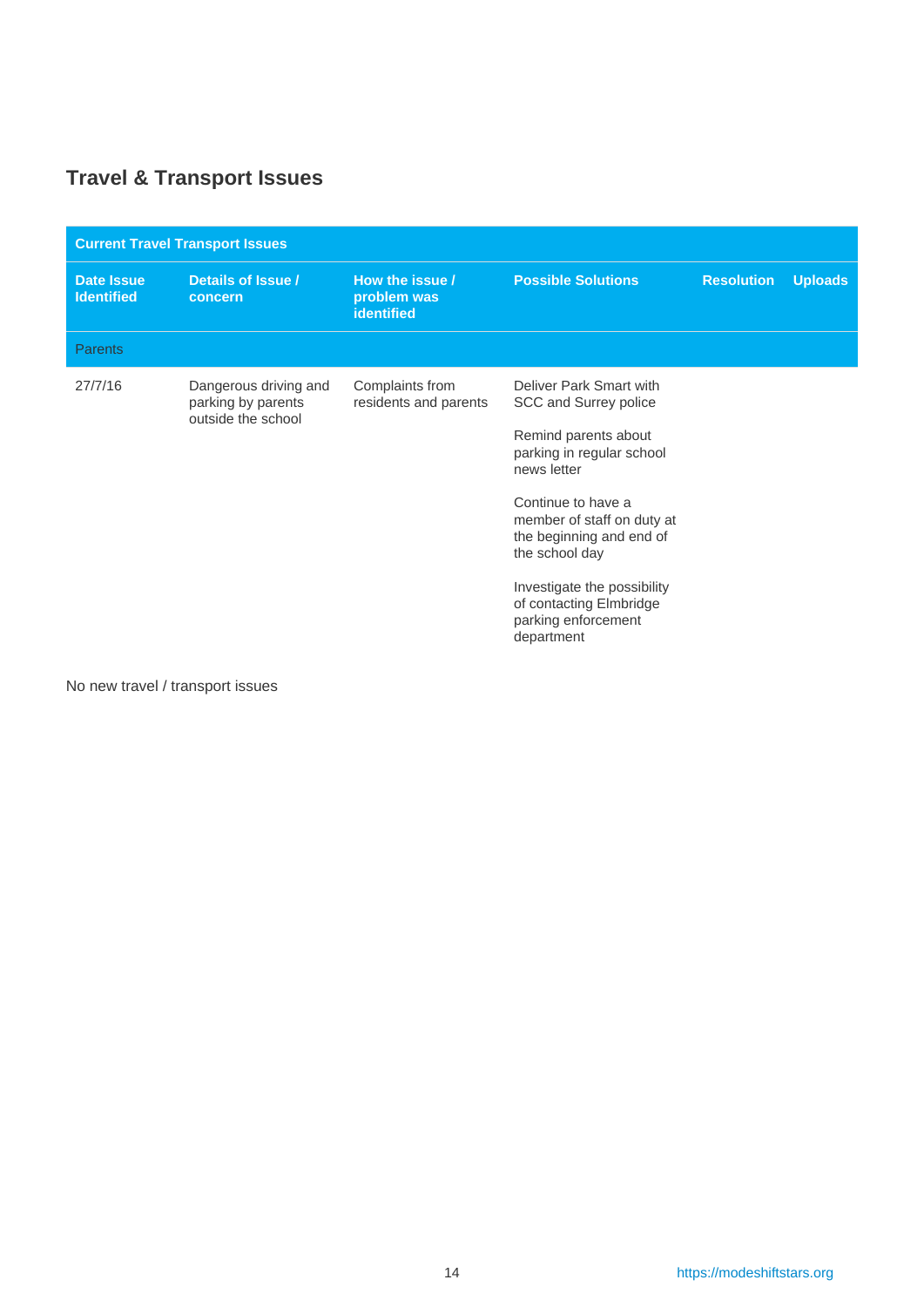## <span id="page-14-0"></span>**Actions** Planned Actions

| <b>Consultation Actions</b>                                                                  |                              |                             |           |                    |                     |         |
|----------------------------------------------------------------------------------------------|------------------------------|-----------------------------|-----------|--------------------|---------------------|---------|
| G4 Gold: Pupils have<br>a role in updating the<br>travel activity of the<br>school           | Person<br>Responsible        | Target<br>Completion        | Reporting | Completion<br>date | Funding<br>acquired | Uploads |
| PAMS look at schools<br>sustainable travel<br>activities.                                    | Headteacher<br>and PAMS      | April 2018                  |           |                    |                     |         |
| G6 Gold: Safe and<br>active travel is part of<br>the School<br>Improvement Plan              | Person<br>Responsible        | Target<br>Completion        | Reporting | Completion<br>date | Funding<br>acquired | Uploads |
| Safe and active travel<br>is part of the SDP for<br>2017-18                                  | School<br>Leadership<br>Team | October<br>2017             |           |                    |                     |         |
| <b>Promotion Actions</b>                                                                     |                              |                             |           |                    |                     |         |
| <b>PR1 Newsletter</b>                                                                        | Person<br>Responsible        | Target<br>Completion        | Reporting | Completion<br>date | Funding<br>acquired | Uploads |
| Ask children to design<br>article for newsletter<br>re road safety and<br>sustainable travel | Travel Co-<br>ordinator      | April 2018                  |           |                    |                     |         |
| PR4 School presents<br>to / shares ideas with<br>other schools                               | Person<br>Responsible        | Target<br>Completion        | Reporting | Completion<br>date | Funding<br>acquired | Uploads |
| Share practice with<br>other schools                                                         | Deputy,<br>Craig Smith       | <b>July 2018</b>            |           |                    |                     |         |
| PR6 School has an<br>active travel policy                                                    | Person<br>Responsible        | <b>Target</b><br>Completion | Reporting | Completion<br>date | Funding<br>acquired | Uploads |
| Publish a cycling<br>policy and display on<br>website                                        | Travel Co-<br>ordinator      | March<br>2018               |           |                    |                     |         |
| PR8 Competitions run<br>& promoted within<br>school                                          | Person<br>Responsible        | <b>Target</b><br>Completion | Reporting | Completion<br>date | Funding<br>acquired | Uploads |
| Competition ran by<br>school in new<br>academic year                                         | Travel Co-<br>ordinator      | April 2018                  |           |                    |                     |         |
| PR13 Information on<br>website                                                               | Person<br>Responsible        | Target<br>Completion        | Reporting | Completion<br>date | Funding<br>acquired | Uploads |
| Travel plan to be<br>advertised on website                                                   | <b>Business</b><br>Manager   | October<br>2017             |           |                    |                     |         |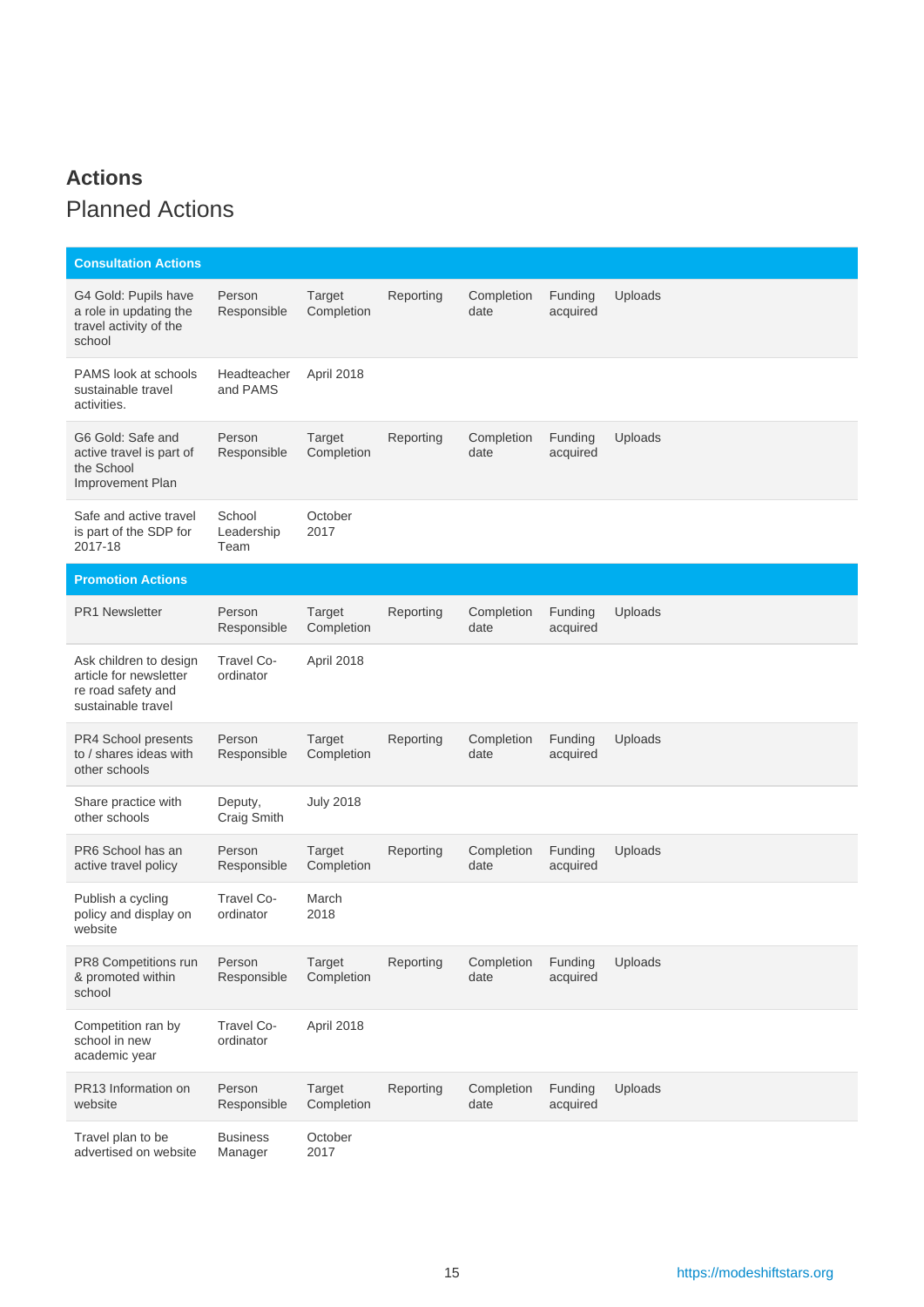| PR16 Letter from<br><b>Head Teacher to</b><br>parents                                                             | Person<br>Responsible      | <b>Target</b><br>Completion | Reporting                                                                                                                                                                                | Completion<br>date | Funding<br>acquired | Uploads                            |
|-------------------------------------------------------------------------------------------------------------------|----------------------------|-----------------------------|------------------------------------------------------------------------------------------------------------------------------------------------------------------------------------------|--------------------|---------------------|------------------------------------|
| Emails to parents<br>reminding them about<br>inconsiderate parking<br>and events                                  | Headteacher                | <b>July 2017</b>            |                                                                                                                                                                                          |                    |                     |                                    |
| PR17 New parent<br>pack                                                                                           | Person<br>Responsible      | Target<br>Completion        | Reporting                                                                                                                                                                                | Completion<br>date | Funding<br>acquired | Uploads                            |
| All families are asked<br>to sign the home<br>school agreement.<br>Added in this year is<br>reference to parking. | Whole<br>school            | <b>July 2017</b>            | Added to<br>home<br>school<br>agreement<br>and signed<br>by all<br>families:<br>Drive and<br>park safely<br>and<br>respectfully<br>when<br>picking up<br>and<br>dropping<br>off children |                    |                     | Home_School_Agreement_2017_18.docx |
| PR19 School railing<br>banners                                                                                    | Person<br>Responsible      | <b>Target</b><br>Completion | Reporting                                                                                                                                                                                | Completion<br>date | Funding<br>acquired | Uploads                            |
| Display walk to school<br>banner for start of<br>term to promote<br>walking                                       | <b>Business</b><br>Manager | September<br>2017           |                                                                                                                                                                                          |                    |                     |                                    |
| PR19 School railing<br>banners                                                                                    | Person<br>Responsible      | <b>Target</b><br>Completion | Reporting                                                                                                                                                                                | Completion<br>date | Funding<br>acquired | Uploads                            |
| Promote walking to<br>school banner                                                                               | Site<br>Manager            | September<br>2017           |                                                                                                                                                                                          |                    |                     |                                    |
| <b>PR20</b><br>JTA/YTA/JRSO's in<br>place                                                                         | Person<br>Responsible      | Target<br>Completion        | Reporting                                                                                                                                                                                | Completion<br>date | Funding<br>acquired | Uploads                            |
| Recruit and have<br>active Junior Road<br>Safety Officers and<br>set up plan                                      | Travel Co-<br>ordinator    | May 2018                    |                                                                                                                                                                                          |                    |                     |                                    |
| <b>Partnerships Actions</b>                                                                                       |                            |                             |                                                                                                                                                                                          |                    |                     |                                    |
| P1 School works with<br>Police / Safer<br>Neighbourhood Team<br>/ PCSO to promote<br>safe & sustainable<br>travel | Person<br>Responsible      | Target<br>Completion        | Reporting                                                                                                                                                                                | Completion<br>date | Funding<br>acquired | Uploads                            |
| Regular liaison with<br>PCSO regarding<br>parking and the end of<br>the school day.                               | Headteacher                | March<br>2018               |                                                                                                                                                                                          |                    |                     |                                    |
| <b>Curriculum Actions</b>                                                                                         |                            |                             |                                                                                                                                                                                          |                    |                     |                                    |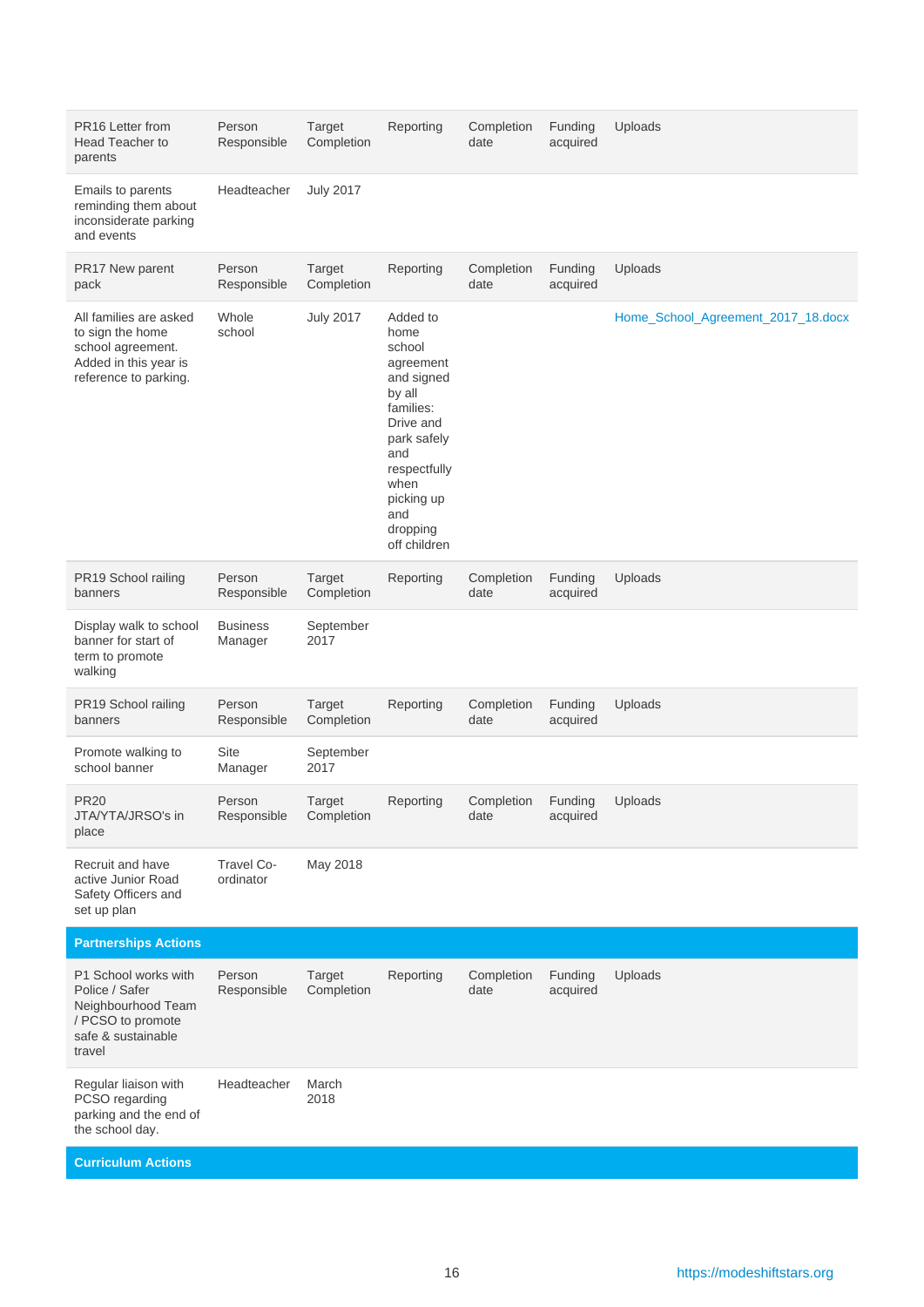| CU2 School teaches<br>the health benefits of<br>safe / active travel                                                  | Person<br>Responsible                                    | Target<br>Completion | Reporting | Completion<br>date | Funding<br>acquired | Uploads |
|-----------------------------------------------------------------------------------------------------------------------|----------------------------------------------------------|----------------------|-----------|--------------------|---------------------|---------|
| Assemblies teaching<br>health benefits of safe<br>and active travel<br>through exercise                               | Deputy<br>Head                                           | September<br>2018    |           |                    |                     |         |
| <b>CU3 School teaches</b><br>the environmental<br>benefits of active<br>travel                                        | Person<br>Responsible                                    | Target<br>Completion | Reporting | Completion<br>date | Funding<br>acquired | Uploads |
| School runs assembly<br>promoting<br>environmental<br>benefits of active<br>travel                                    | Deputy and<br>teacher                                    | September<br>2018    |           |                    |                     |         |
| <b>Cycling Actions</b>                                                                                                |                                                          |                      |           |                    |                     |         |
| C12 Bicycle security<br>marking                                                                                       | Person<br>Responsible                                    | Target<br>Completion | Reporting | Completion<br>date | Funding<br>acquired | Uploads |
| Work with local police<br>to set up scheme                                                                            | Travel plan<br>co-ordinator                              | December<br>2017     |           |                    |                     |         |
| <b>Road Safety Actions</b>                                                                                            |                                                          |                      |           |                    |                     |         |
| R1 Cycle training for<br>pupils (e.g. Bikeability)                                                                    | Person<br>Responsible                                    | Target<br>Completion | Reporting | Completion<br>date | Funding<br>acquired | Uploads |
| Annual bikeability<br>courses for years 5<br>and 6                                                                    | School<br>Secretary                                      | December<br>2017     |           |                    |                     |         |
| R9 Road safety<br>assembly/presentation                                                                               | Person<br>Responsible                                    | Target<br>Completion | Reporting | Completion<br>date | Funding<br>acquired | Uploads |
| Road safety assembly<br>to all children                                                                               | Headteacher                                              | September<br>2017    |           |                    |                     |         |
| R10 Be Bright Be<br>Seen activities                                                                                   | Person<br>Responsible                                    | Target<br>Completion | Reporting | Completion<br>date | Funding<br>acquired | Uploads |
| Planned class lesson<br>when clocks change<br>in October for all<br>classes. Using<br>www.brightkidz.co.uk<br>website | Travel plan<br>co-ordinator<br>and class<br>teachers     | November<br>2017     |           |                    |                     |         |
| R11 School invites<br>experts/organisations<br>to talk about personal<br>safety whilst traveling                      | Person<br>Responsible                                    | Target<br>Completion | Reporting | Completion<br>date | Funding<br>acquired | Uploads |
| External speaker for<br>assembly talking<br>about road safety                                                         | <b>Business</b><br>Manager<br>and Travel<br>Co-ordinator | September<br>2017    |           |                    |                     |         |
| R <sub>16</sub> School has<br>lobbied for installation<br>of safer crossings on<br>the route to school                | Person<br>Responsible                                    | Target<br>Completion | Reporting | Completion<br>date | Funding<br>acquired | Uploads |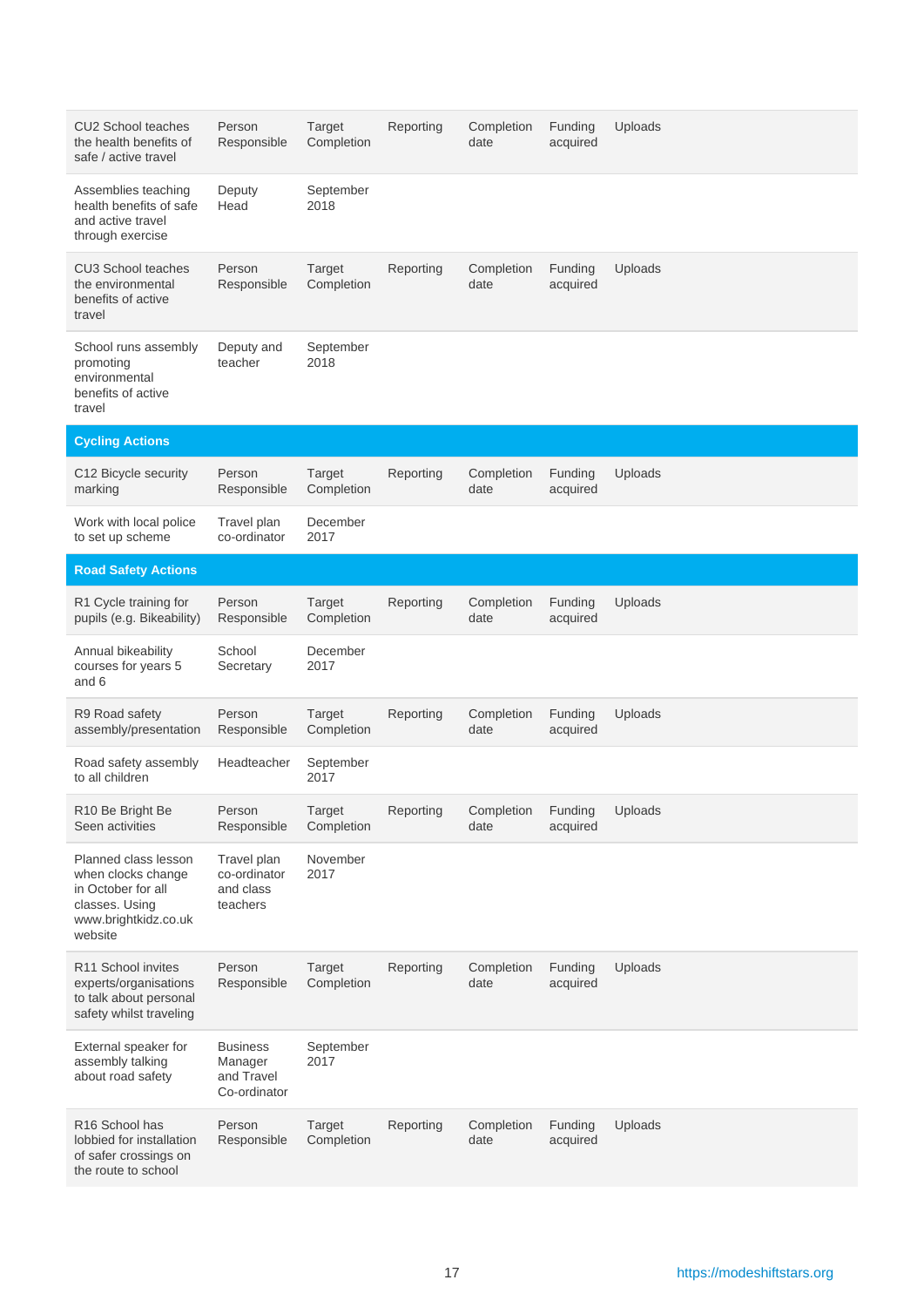| To promote walking<br>and calm traffic<br>measure, new<br>pedestrian access,<br>road calming<br>measures and<br>crossing to be<br>installed on Oatlands<br>Chase | Surrey<br>County<br>Council | August<br>2017              |           |                    |                     |         |
|------------------------------------------------------------------------------------------------------------------------------------------------------------------|-----------------------------|-----------------------------|-----------|--------------------|---------------------|---------|
| R18 Road Safety<br>day/week                                                                                                                                      | Person<br>Responsible       | <b>Target</b><br>Completion | Reporting | Completion<br>date | Funding<br>acquired | Uploads |
| Road Safety Week in<br>November 2017                                                                                                                             | <b>Steve Cope</b>           | November<br>2017            |           |                    |                     |         |
| <b>Smarter Driving Actions</b>                                                                                                                                   |                             |                             |           |                    |                     |         |
| SD1 School promotes<br>car sharing                                                                                                                               | Person<br>Responsible       | <b>Target</b><br>Completion | Reporting | Completion<br>date | Funding<br>acquired | Uploads |
| Emails/letters to<br>parents promoting car<br>sharing -                                                                                                          | Leadership<br>team          | <b>July 2017</b>            |           |                    |                     |         |
| SD2 Car free days                                                                                                                                                | Person<br>Responsible       | <b>Target</b><br>Completion | Reporting | Completion<br>date | Funding<br>acquired | Uploads |
| Car Free Day which<br>we would like all<br>families to try and sign<br>up to. Scheduled for<br>22nd September 2017                                               | School                      | September<br>2017           |           |                    |                     |         |
| SD6 Highway code is<br>promoted to students,<br>staff & parents                                                                                                  | Person<br>Responsible       | <b>Target</b><br>Completion | Reporting | Completion<br>date | Funding<br>acquired | Uploads |
| School to promote<br>highway code before<br>the summer holidays.<br>Obtain resources from<br>DFT                                                                 | Whole<br>school             | <b>July 2017</b>            |           |                    |                     |         |
| SD8 Parking pledge<br>scheme                                                                                                                                     | Person<br>Responsible       | Target<br>Completion        | Reporting | Completion<br>date | Funding<br>acquired | Uploads |
| Develop and ask<br>parents to sign up for<br>a parking pledge at<br>the beginning of the<br>academic year.                                                       | Travel plan<br>co-ordinator | September<br>2017           |           |                    |                     |         |

# Completed Actions

| <b>Partnerships Actions</b>                                                                                                                                                                                                                                                             |                                                |
|-----------------------------------------------------------------------------------------------------------------------------------------------------------------------------------------------------------------------------------------------------------------------------------------|------------------------------------------------|
| P6 School<br>Target<br>Completion<br>Reporting<br>Person<br>has<br>achieved<br>Responsible<br>Eco School<br>status<br>_                                                                                                                                                                 | Completion Funding Uploads<br>date<br>acquired |
| Silver Eco<br>Schools<br>Stetus<br>achieved<br>Achieved Silver Status link to badge of bottom of website pages:<br>Eco-Coordinator May 2016<br>- Kirsty<br>Hamilton<br>http://www.cleves.co.uk/<br>School has<br>achieved<br>Eco Schools<br>status -<br>Silver                          | 19-07-2017                                     |
| P10 Other<br>Target<br>Completion<br>Reporting<br>Person<br>partnerships<br>Responsible<br>1<br>___                                                                                                                                                                                     | Completion Funding Uploads<br>date<br>acquired |
| May 2017 Updates from Ed Salter regarding findings. Paid for the meshes<br>Air<br>monitoring<br>Headsacher<br>Working with<br>Surrey CC<br>and<br>Eimbridge to<br>look at air<br>pollution as<br>we are<br>currently<br>sampling the<br>air. Working<br>with<br>AQmesh,<br>and a parent | 24-07-2017                                     |
| <b>Consultation Actions</b>                                                                                                                                                                                                                                                             |                                                |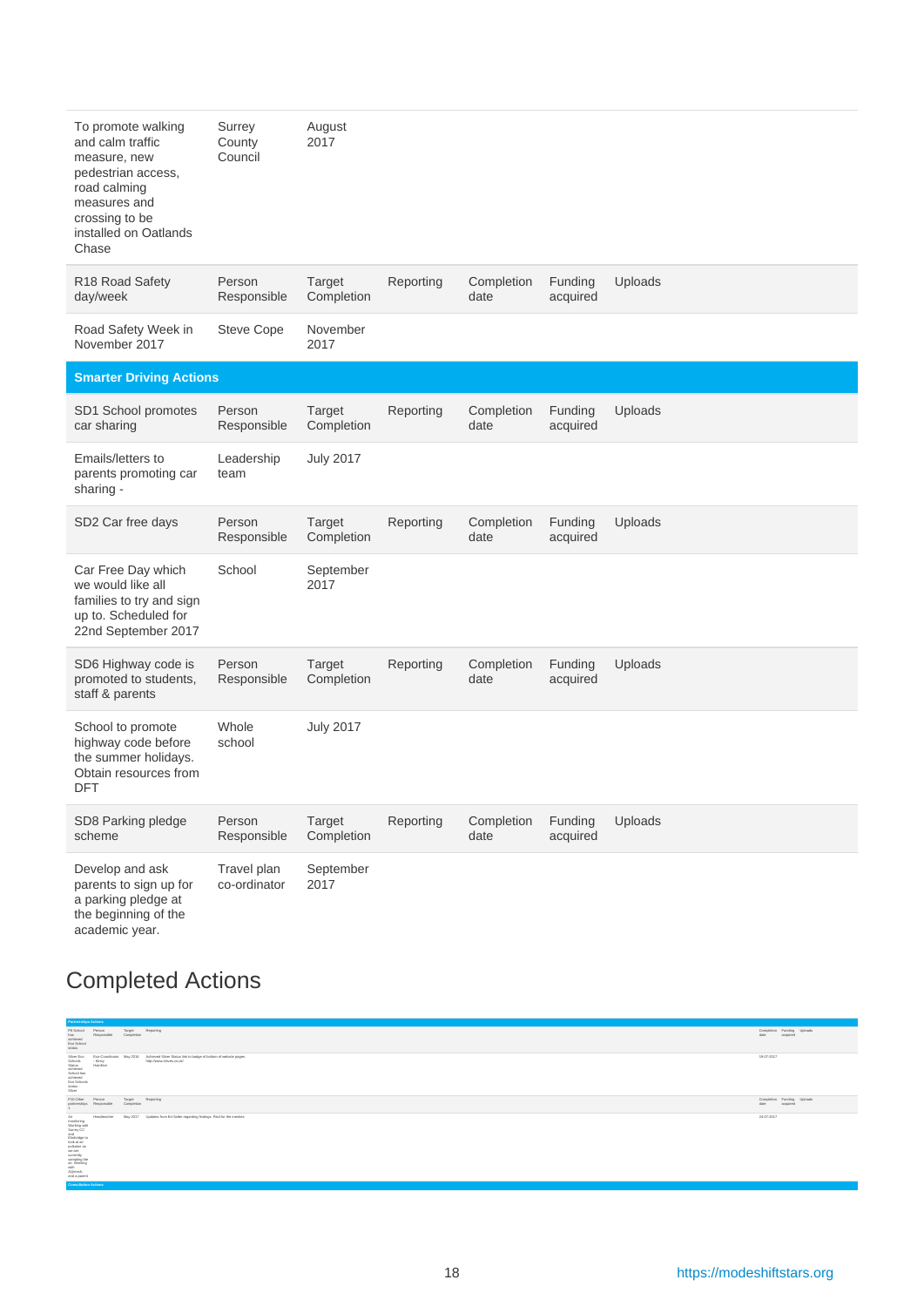|                                                                                                                                                                                                                                                                        | $\begin{tabular}{lllllllllll} \texttt{S3:53:50:vec:} & \texttt{Purano:} & \texttt{Target:} & \texttt{Regioning} \\ & \texttt{Maximal:of} & \texttt{Range:} & \texttt{Compusion} \\ & \texttt{power} & \texttt{power} \\ & \texttt{output} & \texttt{start} & \texttt{start} \\ & \texttt{start} & \texttt{start} \\ & \texttt{start} & \texttt{start} \\ & \texttt{second:of} & \texttt{test} \\ & \texttt{second:of} & \texttt{test} \\ \end{tabular}$ |                                                                                                                                                                                                                                                                        | Completion Funding Uploads<br>date acquired                                                                                         |
|------------------------------------------------------------------------------------------------------------------------------------------------------------------------------------------------------------------------------------------------------------------------|---------------------------------------------------------------------------------------------------------------------------------------------------------------------------------------------------------------------------------------------------------------------------------------------------------------------------------------------------------------------------------------------------------------------------------------------------------|------------------------------------------------------------------------------------------------------------------------------------------------------------------------------------------------------------------------------------------------------------------------|-------------------------------------------------------------------------------------------------------------------------------------|
|                                                                                                                                                                                                                                                                        |                                                                                                                                                                                                                                                                                                                                                                                                                                                         | youtube<br>  Hotel Machine Age   Hotelsten with the Search Except a show of the North State of the North Links and the Search of the Search of the Search of the Search of the Search of the Search of the Search of the Search o                                      | 11-07-2017                                                                                                                          |
|                                                                                                                                                                                                                                                                        |                                                                                                                                                                                                                                                                                                                                                                                                                                                         |                                                                                                                                                                                                                                                                        | Completion Funding Uploads<br>date acquired                                                                                         |
| Cycling<br>Permission<br>Cycling<br>permission<br>permission<br>families to<br>cycle to<br>cycle to<br>school                                                                                                                                                          |                                                                                                                                                                                                                                                                                                                                                                                                                                                         | $\begin{minipage}{0.9\linewidth} Reception to a em & http://www.divers.co.uk/issistsUploadsicyding-pormisian-form.pdf \\ 2016 & \end{minipage}$<br>on website                                                                                                          | 19-07-2017<br>cycling_parmission_form.pdf                                                                                           |
|                                                                                                                                                                                                                                                                        |                                                                                                                                                                                                                                                                                                                                                                                                                                                         |                                                                                                                                                                                                                                                                        | $\begin{tabular}{ll} Correlation & Funding & Uploads \\ \end{tabular}$                                                              |
|                                                                                                                                                                                                                                                                        | PRS School Person<br>Magnot Responsible Completion Reporting<br>Asian Magnotulide Completion<br>policy<br>School Pelay<br>District Pelay<br>District Pelay<br>Travell Pelay<br>Travel Pelay<br>Travel Pelay                                                                                                                                                                                                                                             | Headteacher July 2017 School Travel Policy shared with all families and promoted regularly.                                                                                                                                                                            | 24-07-2017<br>Cleves_Travel_Policy.pdf                                                                                              |
|                                                                                                                                                                                                                                                                        |                                                                                                                                                                                                                                                                                                                                                                                                                                                         |                                                                                                                                                                                                                                                                        | Completion Funding Uploads<br>date acquired<br>03-07-2017                                                                           |
|                                                                                                                                                                                                                                                                        |                                                                                                                                                                                                                                                                                                                                                                                                                                                         | rearrance<br>1983 — Pennam II, project († 1958)<br>1983 — Pennam II, project († 1958)<br>1984 — Baristan Baringar — Jona 2017 - Uniter technicus deskter militaire<br>1984 — Manager — Jones 2017 - Uniter technicus deskter militaires<br>                            |                                                                                                                                     |
|                                                                                                                                                                                                                                                                        | website<br>Road Sality Actions<br>R1 Cycle Person Target Reporting<br>Papile Responsible Completion<br>Papile (e.g.<br>Bikesbildy)                                                                                                                                                                                                                                                                                                                      |                                                                                                                                                                                                                                                                        | Completion Funding Uploads<br>date acquired                                                                                         |
|                                                                                                                                                                                                                                                                        |                                                                                                                                                                                                                                                                                                                                                                                                                                                         | okina<br>Libaadiley to Emma Turnar April 2017 Carried out by Surrey County Council<br>Plane S and<br>Book<br>Book<br>Decay SCC<br>Decay<br>Planup SCC<br>Decay<br>Plane SCC<br>Decay<br>Decay<br>Plane SCC<br>Decay<br>Decay<br>Plane SCC                              | 08-05-2017                                                                                                                          |
|                                                                                                                                                                                                                                                                        | R16 School Person<br>Internacional Tanger<br>Internacional Completion<br>Installation of<br>Installation of<br>School Terms<br>And Decay<br>School Terms<br>And Decay<br>School Decay<br>Installation of                                                                                                                                                                                                                                                |                                                                                                                                                                                                                                                                        | Completion Funding Uploads<br>date acquired                                                                                         |
|                                                                                                                                                                                                                                                                        |                                                                                                                                                                                                                                                                                                                                                                                                                                                         |                                                                                                                                                                                                                                                                        |                                                                                                                                     |
|                                                                                                                                                                                                                                                                        |                                                                                                                                                                                                                                                                                                                                                                                                                                                         |                                                                                                                                                                                                                                                                        | Completion Funding Uploads<br>date acquired                                                                                         |
|                                                                                                                                                                                                                                                                        |                                                                                                                                                                                                                                                                                                                                                                                                                                                         |                                                                                                                                                                                                                                                                        |                                                                                                                                     |
|                                                                                                                                                                                                                                                                        |                                                                                                                                                                                                                                                                                                                                                                                                                                                         |                                                                                                                                                                                                                                                                        | $\begin{tabular}{ll} Correlation & Funding & Uploads \\ \textit{data} & acquired \end{tabular}$                                     |
| Year 3<br>waking trip<br>to Oatlands<br>Park<br>Year 3<br>walking trips<br>to Church<br>and<br>Oatlands<br>Park<br>Park                                                                                                                                                |                                                                                                                                                                                                                                                                                                                                                                                                                                                         | Year 3 Team May 2017 Year 3 have been to the local church numerous times and also visited Oatlands Park                                                                                                                                                                | 29-06-2017                                                                                                                          |
|                                                                                                                                                                                                                                                                        | $\begin{tabular}{llll} \hline \textbf{W11} & \textbf{Person} & \textbf{Taget} & \textbf{Reporing} \\ \textbf{Wuking ring} & \textbf{Resporuible} & \textbf{Corrplution} \end{tabular}$                                                                                                                                                                                                                                                                  |                                                                                                                                                                                                                                                                        | Completion Funding Uploads<br>date acquired<br>26-05-2017                                                                           |
|                                                                                                                                                                                                                                                                        |                                                                                                                                                                                                                                                                                                                                                                                                                                                         | thickny view. Your leader May 2017 - Your 5 pagin, alterded DT workshops at Pyders school and attended its juster olders day at Walters Dation.<br>Toward you<br>Toward Show II<br>Babasara<br>Babasara                                                                |                                                                                                                                     |
|                                                                                                                                                                                                                                                                        | $\begin{tabular}{lcccc} W12 Score & Person & Target & Reporing \\ intmap & Reupcr is the & Compusion \\ & readed & & \end{tabular}$                                                                                                                                                                                                                                                                                                                     |                                                                                                                                                                                                                                                                        | $\begin{tabular}{ll} \textbf{Correlation} & \textbf{Funding} & \textbf{Uploads} \\ \textbf{data} & \textbf{acquired} \end{tabular}$ |
|                                                                                                                                                                                                                                                                        |                                                                                                                                                                                                                                                                                                                                                                                                                                                         | Scorene Sina Manager - September - 3 cyclel scoren stranga areas available from 5.00em to accommodate over 100 bikes/accounts<br>stranged<br>Scorene - Stranged<br>Virtuited                                                                                           | 18-09-2016                                                                                                                          |
| <b>Cycling Actions<br/>C2 Cycle Provides Providing R</b><br>Proteing R                                                                                                                                                                                                 | Person Target Reporting<br>Responsible Completion                                                                                                                                                                                                                                                                                                                                                                                                       |                                                                                                                                                                                                                                                                        | Completion Funding Uploads<br>date acquired                                                                                         |
| Cycle<br>parking<br>Cycle<br>parking<br>installed in 3<br>main areas                                                                                                                                                                                                   |                                                                                                                                                                                                                                                                                                                                                                                                                                                         | Site Manager September 3 cycle/ scooter storage areas available from 8.00am to accommodate over 100 bikes/ scoo                                                                                                                                                        | 18-09-2016                                                                                                                          |
|                                                                                                                                                                                                                                                                        | $\texttt{C11}$ Cycle Person Target Reporting porchase Responsible Completion scheme for                                                                                                                                                                                                                                                                                                                                                                 |                                                                                                                                                                                                                                                                        | $\begin{tabular}{ll} Correlation & Funding & Upleads \\ \end{tabular}$                                                              |
|                                                                                                                                                                                                                                                                        |                                                                                                                                                                                                                                                                                                                                                                                                                                                         | Cycle to $$\tt\footnotesize{Erms\,Tums\,} $$ Featurey $$\tt\footnotesize{Ermb\,}$ tend serv, no harding required taken from their pay. We email all the main field $$\tt\footnotesize{2017}$$ and fields the main of the main of the main field for which and the main | 08-05-2017                                                                                                                          |
|                                                                                                                                                                                                                                                                        | uroc.<br>C11 Cycle Person Target Reporting<br>purchase Responsible Completion<br>solderns for                                                                                                                                                                                                                                                                                                                                                           |                                                                                                                                                                                                                                                                        | $\begin{tabular}{llll} Correlation & Funding & Upleads \\ data & acquired \end{tabular}$                                            |
| We email all<br>staff about<br>the Surrey<br>Beneifs<br>webink and<br>webink and link. All staff<br>to Rewards<br>to Remarks<br>achieve access<br>to the source of the spin p<br>to the social scheme and<br>to the vocation<br>to the spin p<br>to the vocation<br>to |                                                                                                                                                                                                                                                                                                                                                                                                                                                         | $\begin{tabular}{ll} \textbf{Error} & \textbf{November} & \textbf{Screen shot of email sent to all staff} \\ & \textbf{2016} & \end{tabular}$                                                                                                                          | 11-11-2016                                                                                                                          |
|                                                                                                                                                                                                                                                                        | screens<br>Smarter Driving Actions<br>SDT Parant – Person<br>parking<br>campaign – Responsible – Completion – Campaign                                                                                                                                                                                                                                                                                                                                  |                                                                                                                                                                                                                                                                        | $\begin{tabular}{ll} \textbf{Correlation} & \textbf{Funding} & \textbf{Upleads} \\ \textbf{data} & \textbf{acquired} \end{tabular}$ |
|                                                                                                                                                                                                                                                                        |                                                                                                                                                                                                                                                                                                                                                                                                                                                         | י אויינוסיים<br>האופן של המשפחה המשפחה המשפחה המשפחה המשפחה המשפחה המשפחה המשפחה המשפחה המשפחה המשפחה המשפחה המשפחה המשפחה המש<br>המשפחה המשפחה המשפחה המשפחה המשפחה המשפחה המשפחה המשפחה המשפחה המשפחה המשפחה המשפחה המשפחה המשפח                                     | 25-05-2017                                                                                                                          |
|                                                                                                                                                                                                                                                                        | on unsue<br>Public Transportation Actions<br>PT2 School Person<br>Responsible Responsible Completion<br>public Completion                                                                                                                                                                                                                                                                                                                               |                                                                                                                                                                                                                                                                        | Completion Funding Uploads<br>date acquired                                                                                         |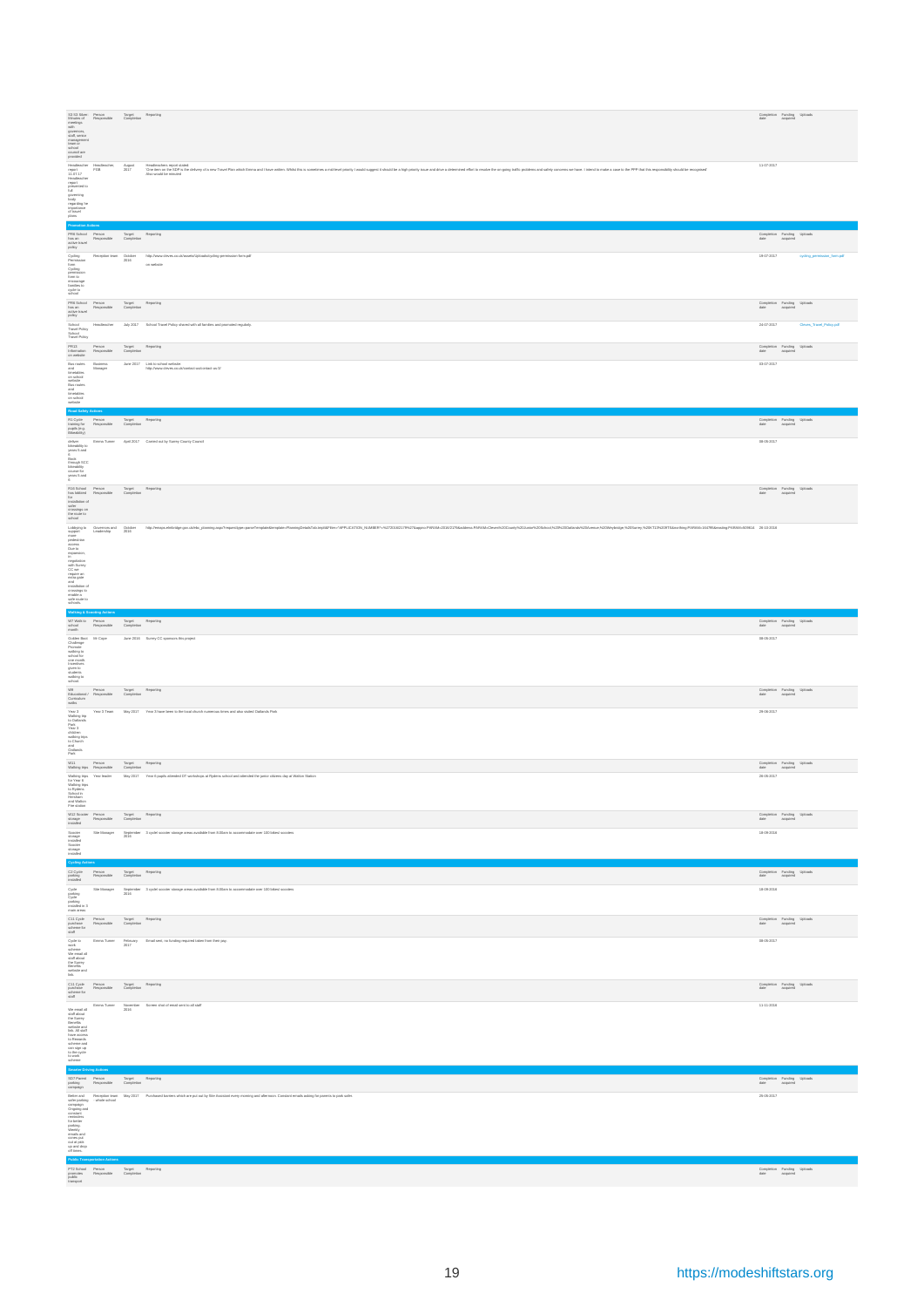| Bus<br>Timetables<br>Details of<br>bus<br>timetables<br>and routes<br>on school<br>website                           | Business<br>Manager   | April 2017             | Link to website with bus routes and timetables:<br>http://www.cleves.co.uk/contact-us/contact-us-3/                                                                                                                            | 09-04-2017                         |          |                                                                                          |
|----------------------------------------------------------------------------------------------------------------------|-----------------------|------------------------|--------------------------------------------------------------------------------------------------------------------------------------------------------------------------------------------------------------------------------|------------------------------------|----------|------------------------------------------------------------------------------------------|
| PT4 Private<br>coaches for<br>school trips<br>pick up and<br>set down in<br>safe /<br>accessible<br>places           | Person<br>Responsible | Target<br>Completion   | Reporting                                                                                                                                                                                                                      | Completion Funding Uploads<br>date | acquired |                                                                                          |
| Coach drop<br>off and<br>collection<br>Coaches<br>pick up and<br>drop off in<br>car park and<br>designated<br>areas. | Site Manager          | <b>January</b><br>2017 | She Manager cones area in car parking and allocates pick up and drop off for coaches for residentials and schools trips. We use large coaches to minimise number of coaches. Evidence is residential trip and the start of acc | 11-07-2017                         |          |                                                                                          |
| <b>Curriculum Actions</b>                                                                                            |                       |                        |                                                                                                                                                                                                                                |                                    |          |                                                                                          |
| CU14 Air<br>quality<br>promotion                                                                                     | Person<br>Responsible | Target<br>Completion   | Reporting                                                                                                                                                                                                                      | Completion Funding Uploads<br>date | acquired |                                                                                          |
| Air<br>monitoring<br>management<br>Air monitors<br>installed and<br>data being<br>reported                           | Headsacher            |                        | May 2017 Air monitors installed and reports being collected. See attached reports                                                                                                                                              | 15-07-2017                         |          | Air_Sample_report_July_2017.docx<br>Air sample1.png<br>Airsample2.png<br>Air sample3.png |